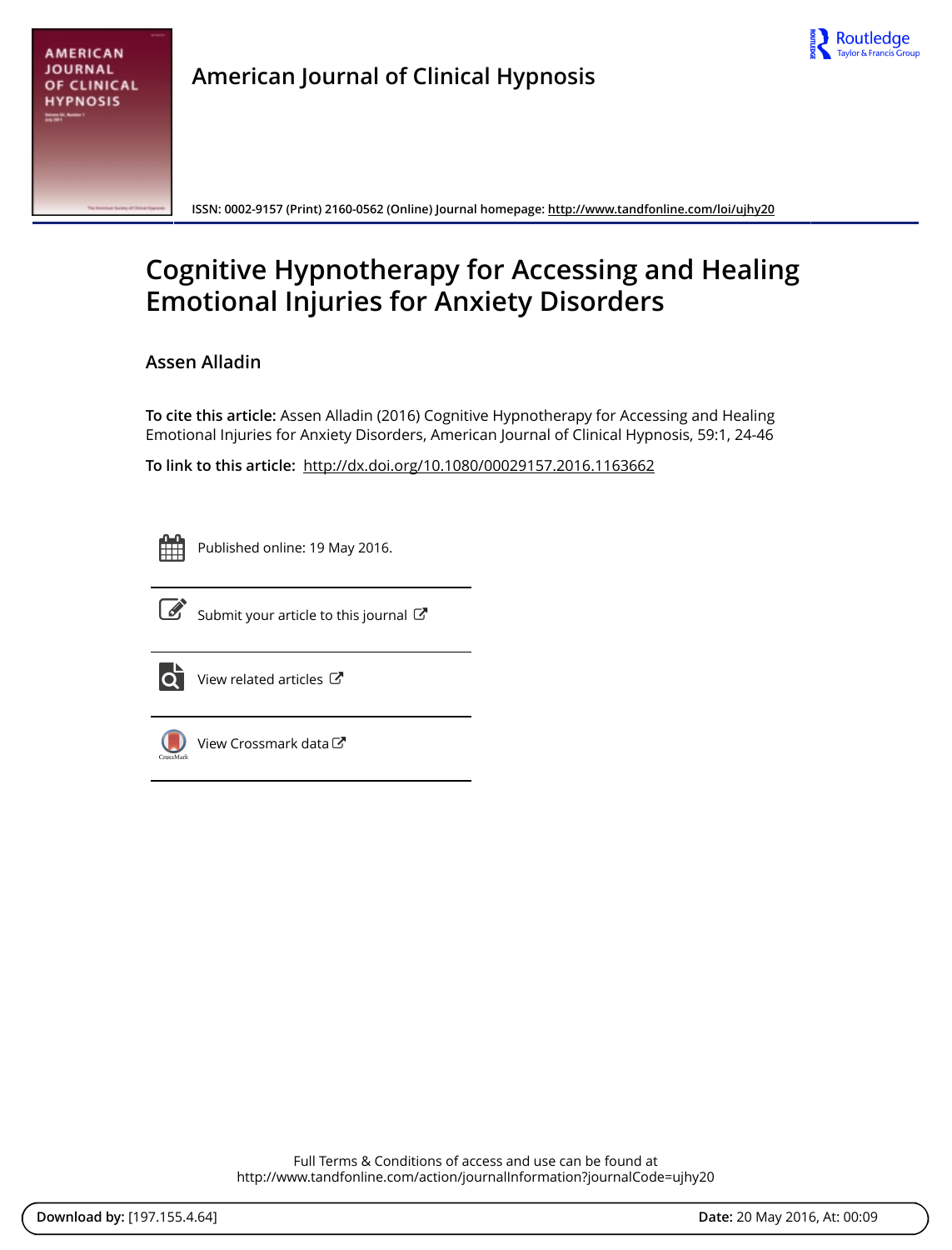## Cognitive Hypnotherapy for Accessing and Healing Emotional Injuries for Anxiety Disorders

## Assen Alladin

Foothills Medical Centre, Calgary, Alberta, Canada

Although anxiety disorders on the surface may appear simple, they often represent complex problems that are compounded by underlying factors. For these reasons, treatment of anxiety disorders should be individualized. This article describes cognitive hypnotherapy, an individual comprehensive treatment protocol that integrates cognitive, behavioral, mindfulness, psychodynamic, and hypnotic strategies in the management of anxiety disorders. The treatment approach is based on the self-wounds model of anxiety disorders, which provides the rationale for integrating diverse strategies in the psychotherapy for anxiety disorders. Due to its evidence-based and integrated nature, the psychotherapy described here provides accuracy, efficacy, and sophistication in the formulation and treatment of anxiety disorders. This model can be easily adapted to the understanding and treatment of other emotional disorders.

Keywords: affect bridge, anxiety, cognitive behavior therapy, hypnotherapy, integration, mindfulness, wounded self

Self-wounds model of anxiety disorders (SMAD) is based on Wolfe's [\(2005](#page-23-0), [2006\)](#page-23-0) integrated theory of anxiety disorders, which combines the best etiological theories and the most effective treatment of anxiety disorders. The focal point of Wolfe's theory is the concept of self-wounds, which in the most general sense can be defined as patients' chronic struggles with their subjective distress. The wounded self is akin to Jung's complex (Alladin & Amundson, [2016](#page-19-0)), Beck's negative self-schemas (Beck, Rush, Shaw, & Emery, [1979](#page-19-0)), Fonagy's foreclosure of mentalization (Spiegel, [2016a\)](#page-22-0), and the wounded-self ego state from ego state therapy (Barabasz, Barabasz, & Christensen, [2016\)](#page-19-0). According to the wounded self-perspective, each anxiety disorder consists of two interrelated factors: (1) an emotional conflict and (2) suppression of the re-experiencing of the trauma. The emotional conflicts are believed to be generated from early traumatic events (see Alladin, [2013](#page-19-0) for review), while defense against re-experiencing of the trauma stems from the nature of the trauma and the specific cognitive-emotionalbehavioral coping strategies used to protect self-wounds. From this perspective, the onset, development, exacerbation, and maintenance of anxiety symptoms are believed to

Address correspondence to Assen Alladin, Department of Psychiatry, Foothills Medical Centre, 1403-29th Street NW, Calgary, AB T2N 2T9, Canada. E-mail: [dralladin@shaw.ca](mailto:dralladin@shaw.ca).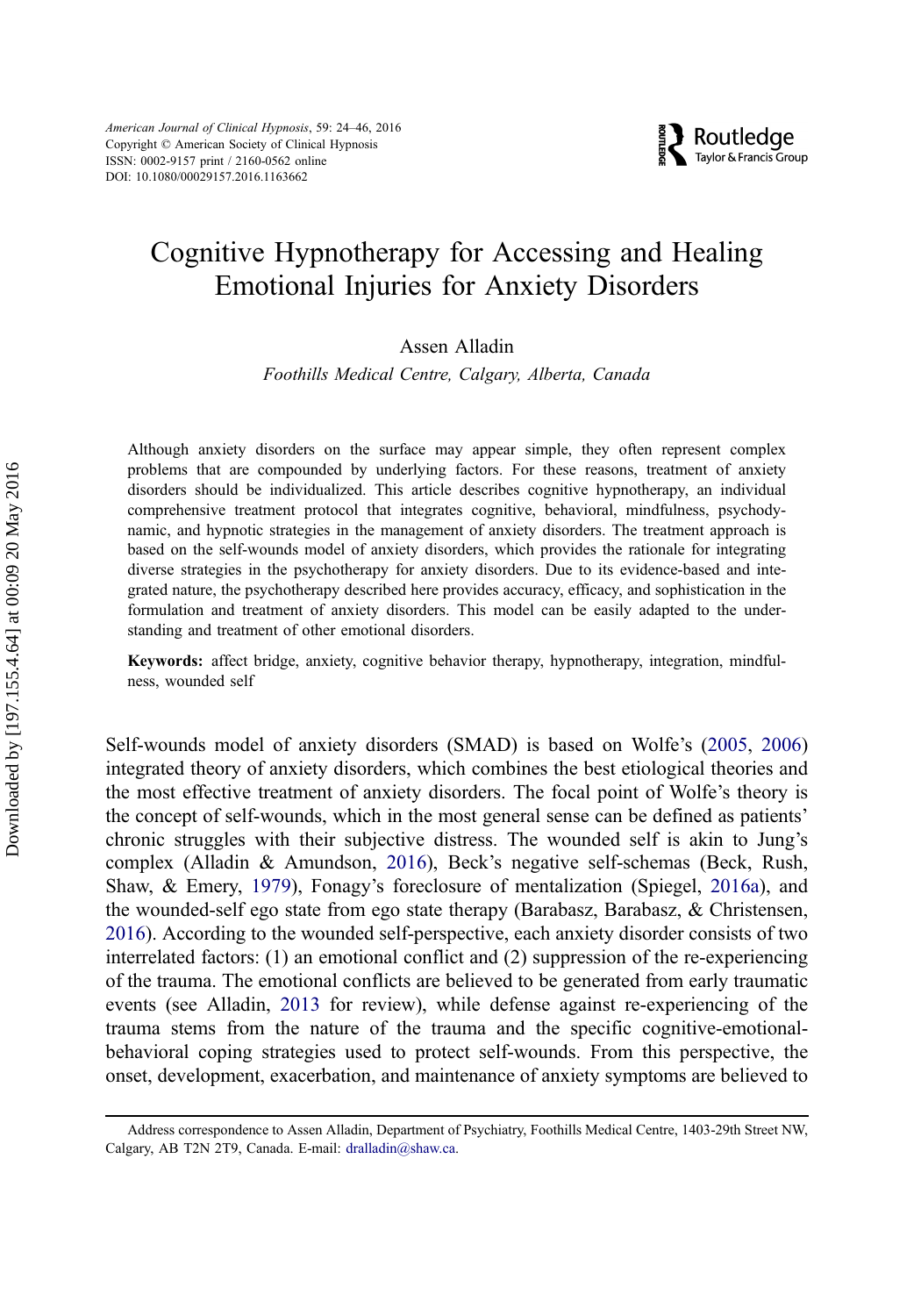emanate from two layers of psychological processes contrived by the wounded self. The first layer of this process comprises conscious awareness of symptoms resulting from cognitive distortions, cogitation with symptoms, rumination, and excessive worry, while the second layer involves implicit or unconscious interpretations of what the symptoms mean to the patient. Since SMAD embodies both explicit and implicit psychological processes in the etiology of anxiety disorders, any comprehensive treatment ought to include both conscious and unconscious therapies such as behavior therapy, cognitive therapy, psychodynamic psychotherapy, mindfulness-based therapies, etc., in the treatment of these disorders (Alladin, [2013](#page-19-0), [2014a,](#page-19-0) [2016;](#page-19-0) Alladin & Amundson, [2016](#page-19-0); Wolfe, [2005](#page-23-0), [2006](#page-23-0)).

Nevertheless, not every patient with an anxiety disorder may require intense, complex and extended therapies, as symptoms severity and complexity vary with each patient. Wolfe ([2005,](#page-23-0) [2006\)](#page-23-0) has thus underlined the importance of focusing on either intermediary or ultimate treatment goals, or both. The core intermediary goal focuses on reducing or eliminating anxiety symptoms, while the ultimate goal is to heal selfwounds. Attainment of intermediary goal in some patients may be sufficient, in others it serves as a necessary prelude to the ultimate goal of healing self-wounds, that are hypothesized to generate anxiety symptoms. Thus Alladin [\(2013](#page-19-0), [2014b,](#page-19-0) [2016](#page-19-0)) has incorporated hypnotherapy into Wolfe's [\(2005](#page-23-0), [2006](#page-23-0)) integrative psychotherapy for anxiety disorders. He has argued that such a combination could be very beneficial as hypnotherapy offers a variety of strategies for accessing and restructuring unconscious experience (e.g., Ewin & Eimer, [2006;](#page-20-0) Hunter & Eimer, [2012\)](#page-21-0), i.e., providing a powerful set of techniques for eliciting and healing the wounded self. Furthermore, as Wolfe's conceptualization of anxiety disorders is commensurate with an experiential model of psychotherapy (Wolfe, [2005,](#page-23-0) pp. 51–55); hypnotherapy, by virtue of being an experiential form of therapy, serves as a befitting adjunct to the psychotherapy of anxiety disorders (Alladin, [2006,](#page-19-0) [2013](#page-19-0), [2014b,](#page-19-0) [2016](#page-19-0)).

Hypnotherapy, however, is not a unitary practice based on a single theory. It consists of a diverse set of strategies and techniques blended with the therapist's preferred model of psychotherapy (e.g., cognitive behavior therapy [CBT] or psychodynamic psychotherapy). For example, Alladin, ([2013](#page-19-0), [2014b](#page-19-0), [2016](#page-19-0)) in his cognitive hypnotherapy (CH)—which combines hypnotherapy with CBT—has integrated Wolfe's ([2005,](#page-23-0) [2006\)](#page-23-0) psychotherapy for anxiety disorders. With the exception of the hypnotherapy component, Wolfe's integrated psychotherapy for anxiety disorders embodies similar elements contained in CH (e.g., relaxation training, exposure to fearful stimuli, cognitive restructuring, guided imagery training, emotional processing, etc.).

CH itself represents an integrated form of therapy. Clinical trials, meta-analyses and detailed reviews (for review, see Alladin, [2016,](#page-19-0) chap. 1; Alladin & Amundson, [2011\)](#page-19-0) have all substantiated the additive (increase in effect size) value of combining hypnotic procedures with CBT for treating various emotional disorders. CH is also recognized as an assimilative model of integrative psychotherapy (Alladin, [2008](#page-19-0), [2012;](#page-19-0) Alladin &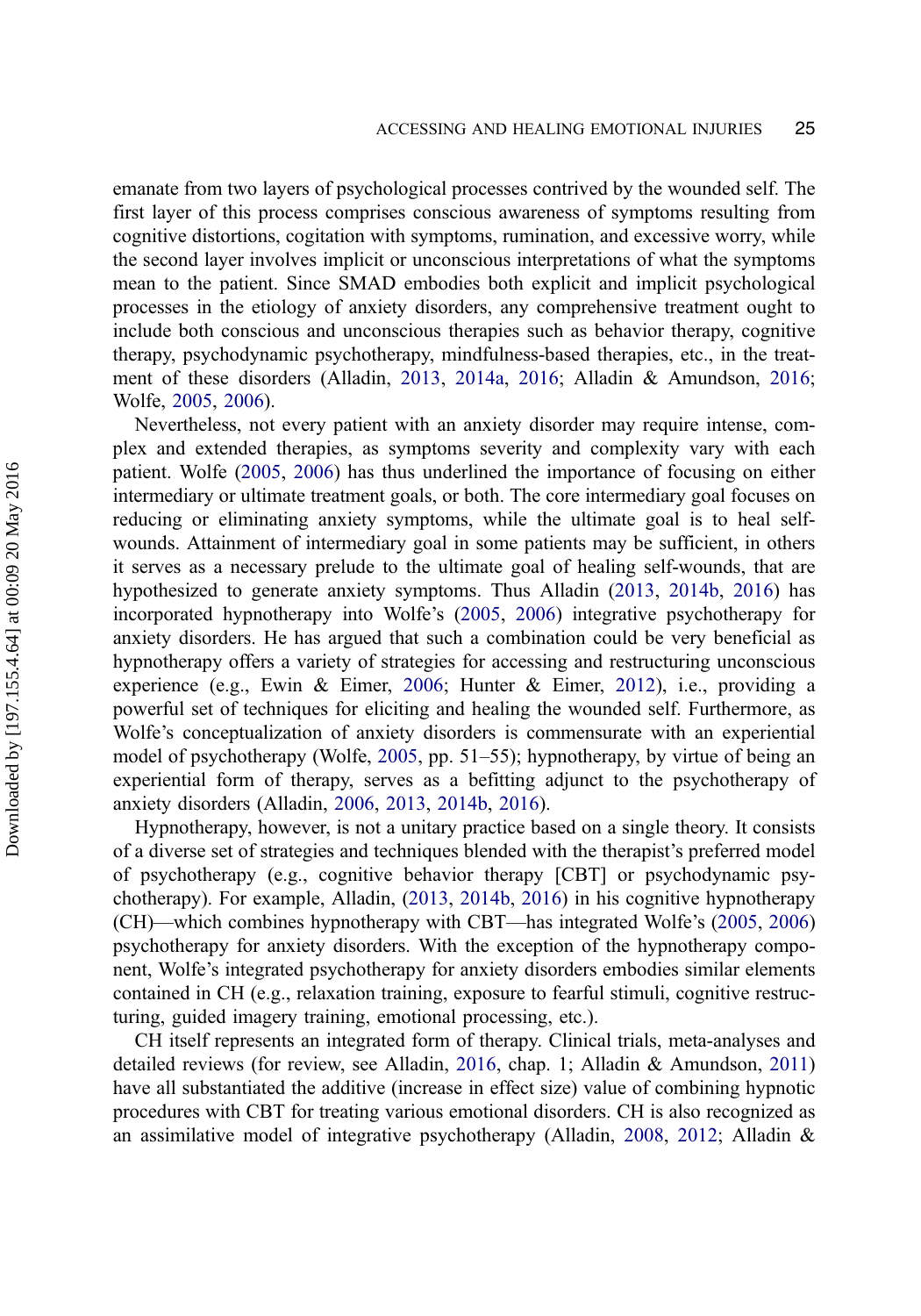Amundson, [2011\)](#page-19-0), which is considered to be the most effective model of psychotherapy integration, drawing from both theoretical integration and technical eclecticism (Gold & Stricker, [2006](#page-20-0)). More recently CH has also incorporated "third wave" therapies (e.g., acceptance, mindfulness) (Alladin, [2006,](#page-19-0) [2007,](#page-19-0) [2014b\)](#page-19-0) in the treatment of anxiety disorders. For example, in Alladin ([2016](#page-19-0)), I have incorporated acceptance and mindfulness strategies with CH in the treatment of each of the DSM-5 (American Psychiatric Association, [2013\)](#page-19-0) anxiety disorders. The next sections describe the major components of CH for anxiety disorders.

## CH for Anxiety Disorders

CH for anxiety disorders consists of four separate, but interrelated phases (Alladin, [2014b](#page-19-0), [2016;](#page-19-0) Wolfe & Sigl, [1998](#page-23-0)), including (1) assessment, case conceptualization, and establishment of therapeutic alliance, (2) management of symptoms, (3) uncovering and healing of self-wounds, and (4) promotion of acceptance, mindfulness and gratitude. The treatment generally consists of 16 weekly sessions, which can be expanded or modified according to patient's clinical needs, areas of concern, and severity of symptoms. An additional 10 sessions may be needed for patients who wish to explore and restructure tacit causes of their symptoms. As a rule, uncovering work, which is regarded an advanced treatment procedure in CH, is introduced later in therapy. The four phases of CH are described in detail next.

## Phase I: Assessment, Case Conceptualization, and Therapeutic Alliance

Before initiating CH, it is important for the therapist to take a detailed clinical history to formulate diagnosis and identify the essential psychological, physiological, and social aspects of the patient's anxieties and other difficulties. An efficient way to obtain this information within the context of CH is to take a case formulation approach as described by Alladin ([2007](#page-19-0), [2008\)](#page-19-0). CH case conceptualization underlines the role of cognitive distortions, cogitation, rumination, excessive worry, negative self-hypnosis, maladaptive behaviors, and subjective meaning of symptoms in the understanding of a patient's anxiety disorder (see Alladin, [2006](#page-19-0), p. 3; Alladin & Amundson, [2016](#page-19-0), this issue, for schematic representation of SMAD). As CH targets both intermediary and ultimate treatment goals, at least in some patients, the therapy goes beyond standard CBT strategies. Therefore, when addressing ultimate treatment goals, in addition to assessing the relationship between events and cognitive distortions, the following psychodynamic processes (Gabbard & Bennett, [2006](#page-20-0)) are also explored in therapy:

- Careful evaluation of the stressor that triggered the anxiety.
- Assessment of whether the stressor produced a feeling of embarrassment, shame, humiliation, or loss of control.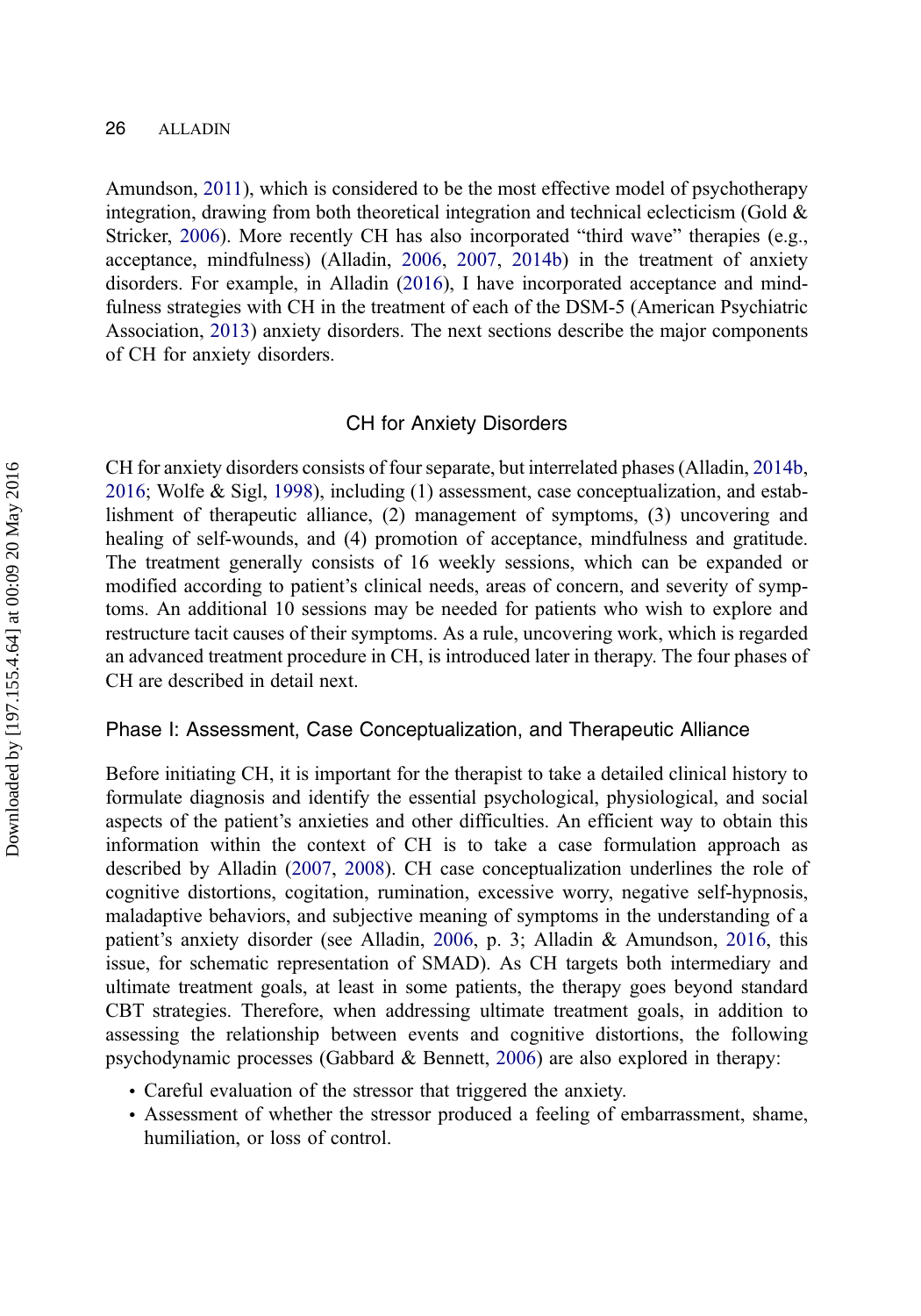- Assessment of whether the stressor reawakened self-wounds.
- Identification of the meaning attributed to the stressor by the patient.

Evidence suggests that matching of treatment interventions to particular patient characteristics increases outcome (Beutler, Clarkin, & Bongar, [2000\)](#page-19-0). In formulating a case, the clinician develops a working hypothesis on how the patient's problems can be understood in terms of negative self-hypnosis (cogitation), cognitive-behavioral theories, wounded self, and lack of acceptance of personal distress. This comprehensive integration of the unique experience of the individual patient with a psychological disorder is a central process in effective therapy (Dudley, Kuyken, & Padesky, [2011\)](#page-20-0). Milton Erickson stated: "Each person is a unique individual. Hence, psychotherapy should be formulated to meet the uniqueness of the individual's needs, rather than tailoring the person to fit the Procrustean bed of a hypothetical theory of human behavior." (<https://Erickson-foundation.org/biography/>)

## Establishment of Therapeutic Alliance

This component is not a discrete element of therapy; it forms part of the ongoing treatment. Therapeutic alliance is vitally important in psychotherapy (Norcross, [2002](#page-21-0)) as all effective psychotherapy is predicated on the establishment of a safe, secure, and solid therapeutic alliance (Wolfe, [2005\)](#page-23-0). As the life histories of patients with anxiety disorders are often replete with experiences of betrayal, empathic failures, insecure attachments, and mistreatment (Wolfe, [2005](#page-23-0)), they may have some trust issues, which may impede therapeutic alliance (Alladin, [2014b\)](#page-19-0). The negotiation of trust thus becomes the first undertaking of psychotherapy for healing the wounded self. By providing a trusting, empathic, genuine, nonjudgmental, and collaborative relationship (Castonguay & Beutler, [2006](#page-19-0)), a therapist fosters hope and positive expectations for change in patients (Dobson & Dobson, [2009\)](#page-20-0).

#### Phase II: Management of Symptoms

The primary focus of this phase of therapy is to help patients with anxiety disorders achieve some measure of control over their symptoms and enhance their sense of selfefficacy. By achieving some control over their anxiety symptoms, patients start to feel more confident and hopeful about overcoming their fears and solving their basic life difficulties. To achieve these goals CH utilizes hypnotic and cognitive-behavioral strategies.

#### Hypnotherapy for Symptom Management

Four to six sessions of hypnotherapy are specifically targeted at symptoms management. Hypnotherapy components include (1) relaxation training, (2) demonstration of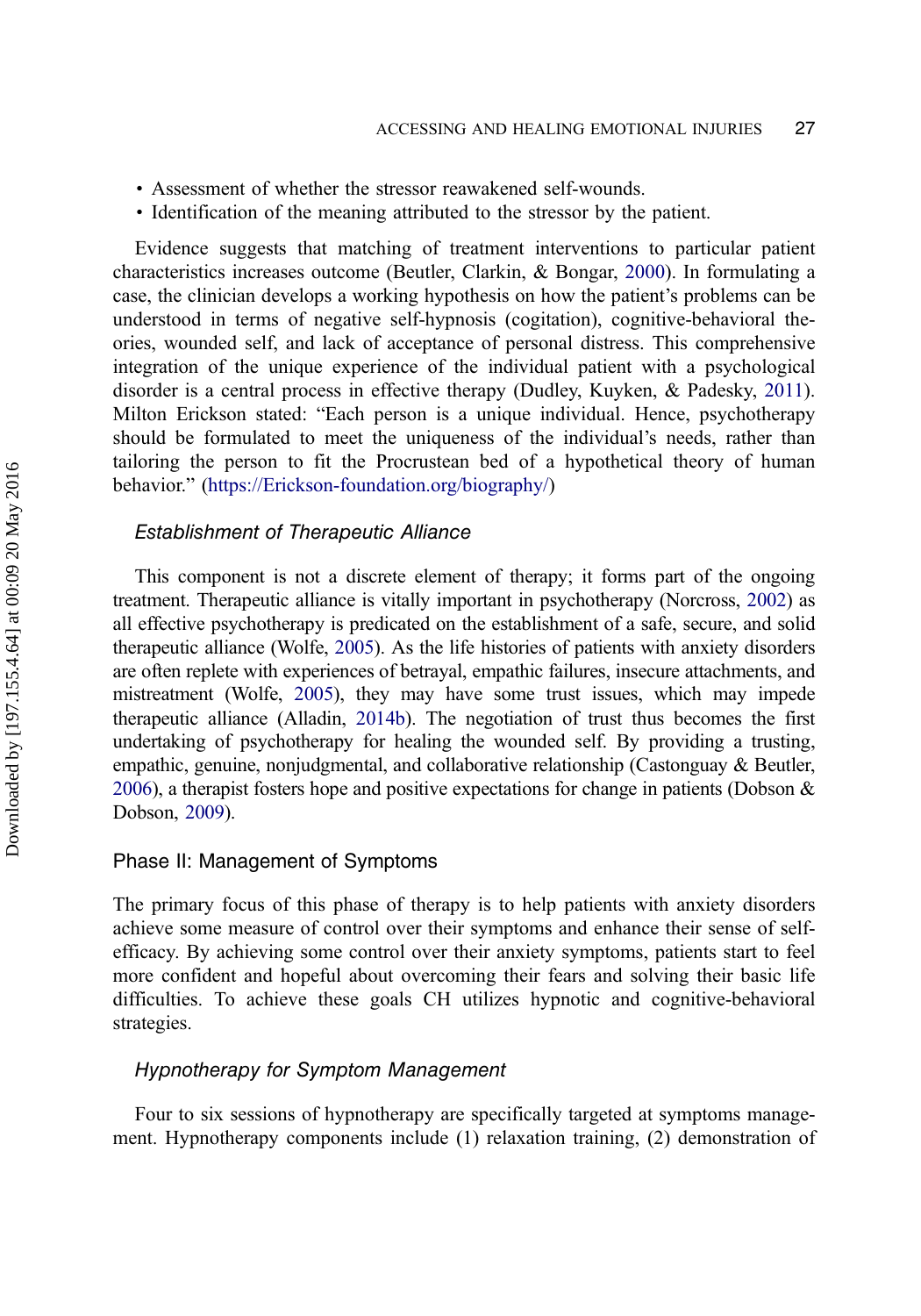the power of mind over the body, (3) ego-strengthening, (4) expansion of awareness, (5) modulation and regulation of symptoms, (6) self-hypnosis, and (7) post-hypnotic suggestions. Hypnotherapy may also be reintroduced later in therapy with patients who elect to pursue with uncovering work. The initial sessions of hypnotherapy, therefore, for some patients, serve as a preparatory phase for more complex therapy of exploring the roots of the anxiety disorder later in the therapy. As these hypnotic strategies for symptom management in anxiety disorders are described in detail elsewhere (Alladin, [2014b,](#page-19-0) [2016,](#page-19-0) chap. 2; Daitch, [2007,](#page-20-0) [2011](#page-20-0); Lynn & Kirsch, [2006\)](#page-21-0), they are not covered here; instead the objective here is to describe the integration of behavior therapy with hypnosis.

Hypnotherapy combined with behavioral therapies. As hypnotherapy primarily involves experiential, cognitive and imaginal therapies in the office, it is important to transfer the learning from this setting to real life situations. To facilitate this process, the next phase of therapy focuses on blending cognitive-behavioral strategies, namely systematic desensitization (SD) and in vivo exposure, with hypnotherapy. SD has been found to be an effective component of therapy for anxiety disorders for achieving positive treatment outcome (Antony & Barlow, [2002\)](#page-19-0). Clinical and experimental evidence demonstrate SD to be an effective treatment for reducing, and in some cases eliminating, simple phobias (Antony & Barlow, [2002\)](#page-19-0).

Hypnosis aided systematic desensitization (HASD). Although exposure therapy has been found to be very effective with specific phobia (Follette  $\&$  Smith, [2005\)](#page-20-0), some patients feel too anxious to tolerate this treatment. They feel more secure working with SD, which could be used as a preparatory step for later in vivo exposure therapy. The SD procedure is based on the principle of reciprocal inhibition. It can be defined as anxiety being inhibited by a pleasant feeling or response (e.g., relaxation), which is incompatible with the feeling of anxiety (Wolpe, [1990](#page-23-0)). The operating components of SD include (1) relaxation training, (2) the construction of a hierarchy of anxiety evoking events associated with the target condition being treated, and (3) imaginal exposure to anxiety evoking situations. The fear evoking events are rank-ordered into a hierarchy of subjective units of distress (SUD) from least evoking to most evoking anxiety (see Table 1). Table 1 shows Mandy's fear hierarchy for using the public washroom in the local mall (see Alladin, [2016,](#page-19-0) chap. 4). The SUD represents subjective distress rated on a scale of 0–100, 0 representing no anxiety, while 100 stands for the worst anxiety. The patient is exposed to the imagery from the hierarchy, one image at a time, under relaxation, until all images have been presented and the patient had tolerated each without reporting anxiety (Iglesias  $\&$  Iglesias, [2013](#page-21-0)). When anxiety is experienced during imaginal exposure, the image is terminated and a relaxed state is induced. With continued exposure to each image, the patient's level of anxiety weakens progressively, until the patient no longer experiences anxiety in response to the fearful stimuli (Wolpe, [1990\)](#page-23-0).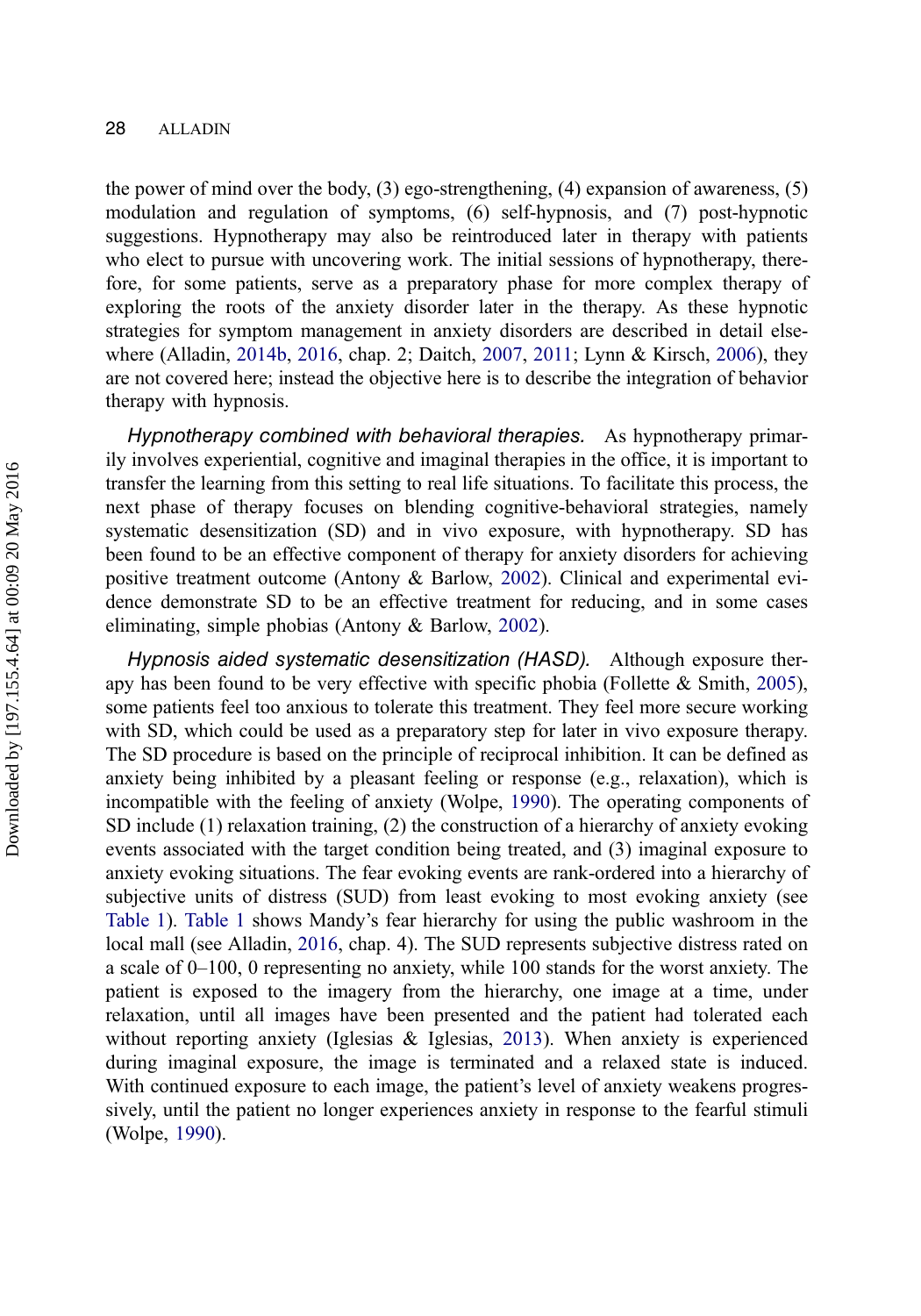| <b>Item</b>                                        | Fear rating in SUD $(0-100)$ |
|----------------------------------------------------|------------------------------|
| Asking for location of washroom in shopping mall   | 20                           |
| Looking for the washroom in the mall               | 30                           |
| Looking at the washroom from a distance            | 40                           |
| Standing in front of the washroom                  | 50                           |
| Standing at the entrance of the washroom           | 60                           |
| Going inside the washroom but not using it         | 70                           |
| Opening the washroom door and looking inside       | 80                           |
| Going inside the washroom, door open, not using it | 85                           |
| Sitting in the washroom, door closed, not using it | 90                           |
| Being inside the locked washroom                   | 95                           |
| Being inside the locked washroom, using it         | 100                          |

TABLE 1 Systematic Desensitization Hierarchy of Fear of Using Public Washroom

In CH, the relaxation component of SD is replaced by hypnosis, and hence, this treatment approach is referred to as HASD (Iglesias & Iglesias, [2013\)](#page-21-0). A number of reports in the literature support the effectiveness of combining hypnosis with SD in the treatment of specific phobias (Glick, [1970\)](#page-20-0). More specifically, HASD has been found to be effective with odontophobia (Moore, [1990](#page-21-0)), non-accidental driving phobia (Iglesias & Iglesias, [2013](#page-21-0)), agoraphobia (Surman, [1979\)](#page-22-0), phobia of a laundry product (Deiker & Pollock, [1975](#page-20-0)), and fear of recurrent distressing dreams (Surman, [1979](#page-22-0)).

Gradual in vivo exposure therapy. Exposure in vivo therapy involves repeated confrontation with the feared objects or situations. It has been found to be efficacious with a variety of anxiety disorders (Follette  $& Smith, 2005$  $& Smith, 2005$ ). Based on learning theory, exposure therapy is conceptualized to function as a form of counter-conditioning or extinction. Exposure therapy was initially used with SD by Wolpe [\(1958](#page-23-0)). Since his seminal work, exposure therapy for anxiety disorders has continued to evolve. Today it comprises a set of techniques designed to help patients confront their feared objects, situations, memories, or images in a therapeutic manner, both literally and virtually (DeAngelis, [2012;](#page-20-0) Wiederhold & Wiederhold, [2005\)](#page-23-0). Research suggests that using avatars in therapy, business consulting and training may be as effective as their reallife counterparts, and may have other benefits as well.

Notwithstanding its effectiveness, as mentioned before, in vivo exposure therapy has many disadvantages in terms of compliance, drop-outs, symptoms exacerbation, and emotional disturbance (Golden, [2012](#page-20-0)). It is estimated that approximately one in four patients who initiates treatment drops out (Hofmann & Smits, 2008). Until virtual technology is more widely available, these concerns need to be addressed. To prepare patients for this treatment, CBT, cognitive processing therapy, acceptance and commitment therapy (ACT), eye movement desensitization and reprocessing (EMDR)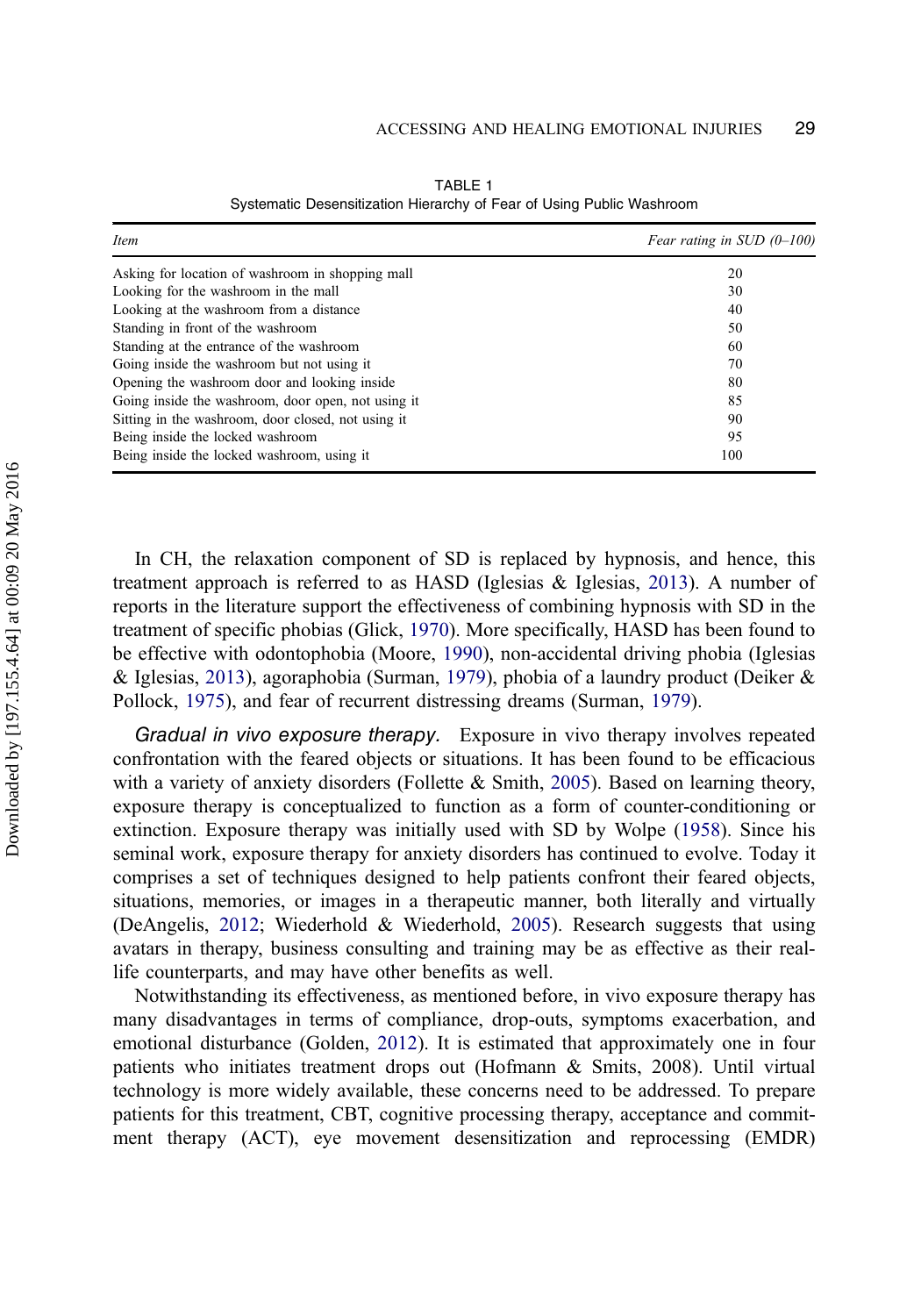(Shapiro, [1995\)](#page-22-0), couple therapy, and have been incorporated with exposure therapy (see Alladin, [2016,](#page-19-0) chap. 2). Golden [\(2012\)](#page-20-0) has recommended that in vivo therapy be carried out only after successful completion of in-session hypnotic desensitization. Therefore, in CH, the general rule is to introduce patients to HASD (Iglesias  $\&$  Iglesias, [2013\)](#page-21-0) before initiating in vivo exposure therapy.

CBT. CBT is used to help patients with anxiety disorder reevaluate the meaning of their fears and symptoms, and to reframe their distorted beliefs associated with maladaptive emotions such as guilt, shame, embarrassment, and anger. In CH, CBT is viewed as a conscious strategy for countering negative self-hypnosis in order to circumvent the negative affect or the symptomatic trance state (Yapko, [1992\)](#page-23-0). The CBT component of CH for this purpose can be extended over four to six sessions. However, the actual number of CBT sessions is determined by the needs of the patient and the severity of the presenting symptoms. As CBT protocols and specific treatment strategies for each anxiety disorder are fully described in several excellent books (e.g., Alladin, [2016;](#page-19-0) Beck, Emery, & Greenberg, 2005; Clark & Beck, [2010\)](#page-19-0) and a detailed description of the sequential progression of CBT within the CH framework is provided elsewhere (Alladin, [2007,](#page-19-0) [2008\)](#page-19-0), they are not described in detail here. However, the following CBT transcript adapted from Alladin ([2008](#page-19-0), pp. 107–110, [2016](#page-19-0)) illustrates how Roger was guided to reexamine and alter his maladaptive belief of the world ("the world is unsafe") which stemmed from his traumatic experience (saw many innocent people killed and maimed in a war zone).

| Therapist: | Roger, what do you mean by "the world is unsafe?"                                                                                   |
|------------|-------------------------------------------------------------------------------------------------------------------------------------|
| Roger:     | You can't go out there; you may get killed.                                                                                         |
| Therapist: | What do you mean by "out there?"                                                                                                    |
| Roger:     | Well, you can't go out in the street without getting killed or mugged.                                                              |
| Therapist: | So, let me get it right what you are saying. You believe that if you go out in the street,<br>you will either get killed or mugged. |
| Roger:     | Yes.                                                                                                                                |
| Therapist: | How much do you believe in the belief that you will get shot or mugged when you go<br>out in the street?                            |
| Roger:     | Totally, one hundred percent.                                                                                                       |
| Therapist: | What kind of a thinking error is this?                                                                                              |
| Roger:     | All-or-nothing thinking, magnification, and I'm overgeneralizing.                                                                   |

(This transcript is from Roger's third session of CBT. From his previous sessions of CBT and homework assignments, Roger was well-versed in the types of cognitive distortions anxious people ruminate with).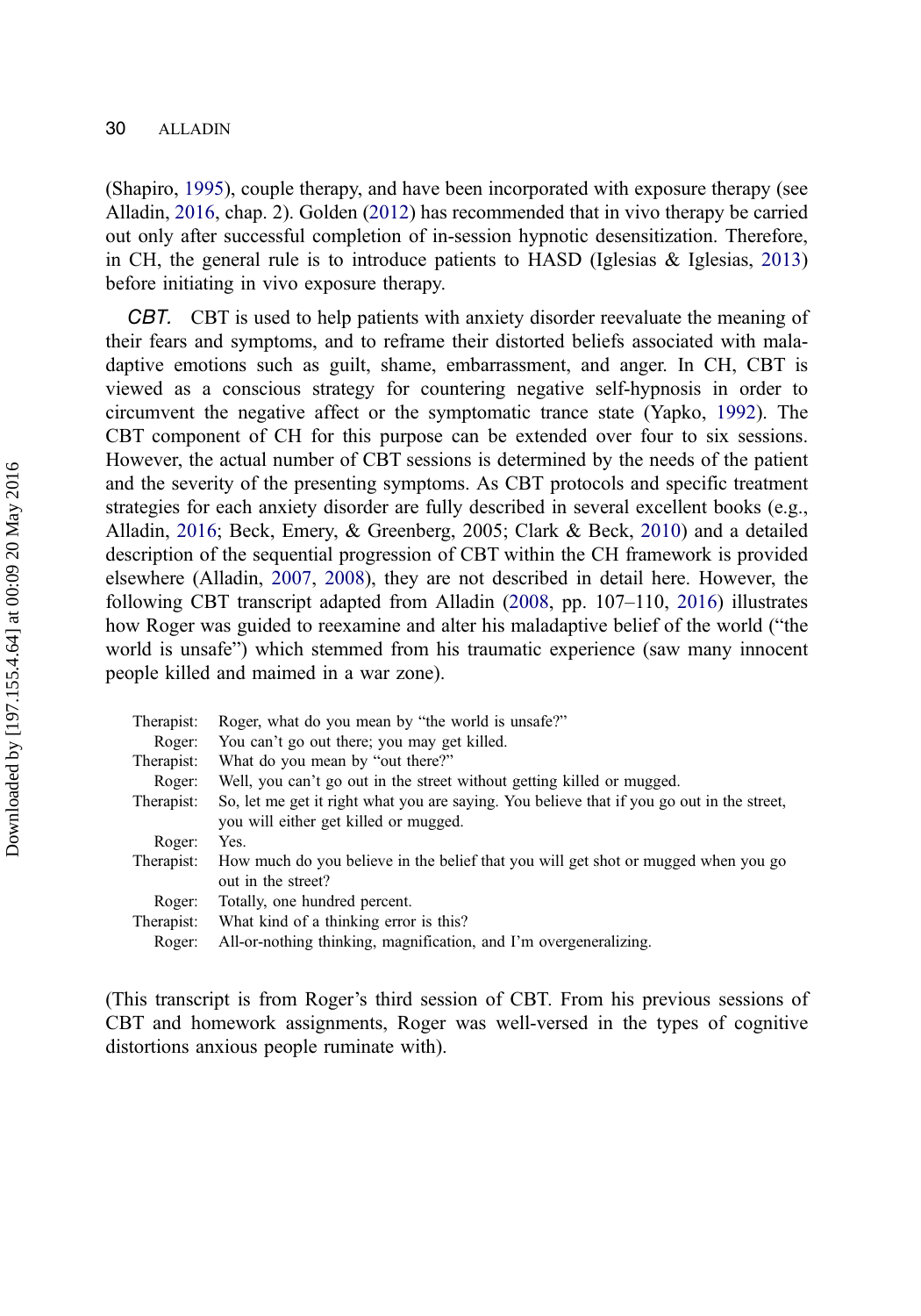| Therapist: | So you are aware that your thinking is inaccurate.                                                                                                                                                                                                                                                                                                                                                                                    |
|------------|---------------------------------------------------------------------------------------------------------------------------------------------------------------------------------------------------------------------------------------------------------------------------------------------------------------------------------------------------------------------------------------------------------------------------------------|
| Roger:     | Yes, but I can't help it. I know I live in a fairly safe neighborhood, but my mind keep<br>going back to East Europe. I get confused. My mind keeps going back as if I'm still<br>there. It's so crazy.                                                                                                                                                                                                                               |
| Therapist: | Do you see the connection between your thinking and your negative reaction?                                                                                                                                                                                                                                                                                                                                                           |
| Roger:     | Yes, it's so dumb. Whenever I think of going out, I think of the dangerous situations<br>we faced in East Europe, people getting shot, arrested, and blown up. But this is so<br>dumb, I know I am not going to get attacked or shot going to a store in Canada.                                                                                                                                                                      |
| Therapist: | So your thinking gets confused. When you think of going out to the local store you<br>think you are in East Europe.                                                                                                                                                                                                                                                                                                                   |
| Roger:     | Yes, but I can't help it.                                                                                                                                                                                                                                                                                                                                                                                                             |
| Therapist: | Having the thoughts that you are in East Europe and exposed to dangers are not<br>intentional on your part. You don't think this way on purpose. As a result of your<br>traumatic experiences, your mind has developed many associations with the fearful<br>and dangerous situations you were in. Also you learned to think automatically about<br>danger, even in situations where there is no danger. Does this make sense to you? |
| Roger:     | Yes, but how do I get out of this?                                                                                                                                                                                                                                                                                                                                                                                                    |
| Therapist: | As we talked before, we use disputation or reasoning? Suppose you are thinking of<br>going to the store and the thought crosses your mind that you will get mugged or shot,<br>how would you reason with this statement?                                                                                                                                                                                                              |
| Roger:     | I can remind myself that I'm not in East Europe, my assignment is over. I am at home<br>now, and this is a safe environment.                                                                                                                                                                                                                                                                                                          |
| Therapist: | That's excellent. You have to separate "then" from "now." You have to reason that you<br>are in a safe environment now, even if your thinking keeps going back to East Europe.                                                                                                                                                                                                                                                        |
| Roger:     | I guess I always knew my thinking was wrong, but the feelings are so real that you<br>begin to go along with your feeling, rather than thinking with your head. Funny, this is<br>what cops are taught to do.                                                                                                                                                                                                                         |
| Therapist: | What kind of a thinking error is this, when you are thinking with your feeling?                                                                                                                                                                                                                                                                                                                                                       |
| Roger:     | Emotional reasoning. You are right, I need to use my head more than my feeling.                                                                                                                                                                                                                                                                                                                                                       |
| Therapist: | That's right, you have to continue to assess the link between your thinking and your<br>feeling. Try to identify the cognitive distortion and then reason with it.                                                                                                                                                                                                                                                                    |

Following this session Roger was able to modify his maladaptive beliefs and, consequently, he started to go out more often and to different places in the city.

## Phase III: Hypnotherapy for Eliciting and Healing Self-Wounds

Once a patient has achieved sufficient ego-strength (Frederick & McNeal, [1999](#page-20-0); Hammond, [1990](#page-20-0), chap. 5; Hartland, [1971](#page-20-0)), ample emotional stabilization (Brown, Scheflin, & Hammond, [1998](#page-19-0)) and some measure of control over his/her anxiety symptoms from either hypnotherapy or CBT, or a combination of the two, the therapist has to make a decision about the next stage of intervention. For those patients who have improved and believe that they had met their goals, the therapy is considered complete and it is duly terminated. For those patients who wish to explore the roots of their anxiety, they continue with the next phase of therapy, which involves (1) uncovering and (2) healing of tacit self-wounds.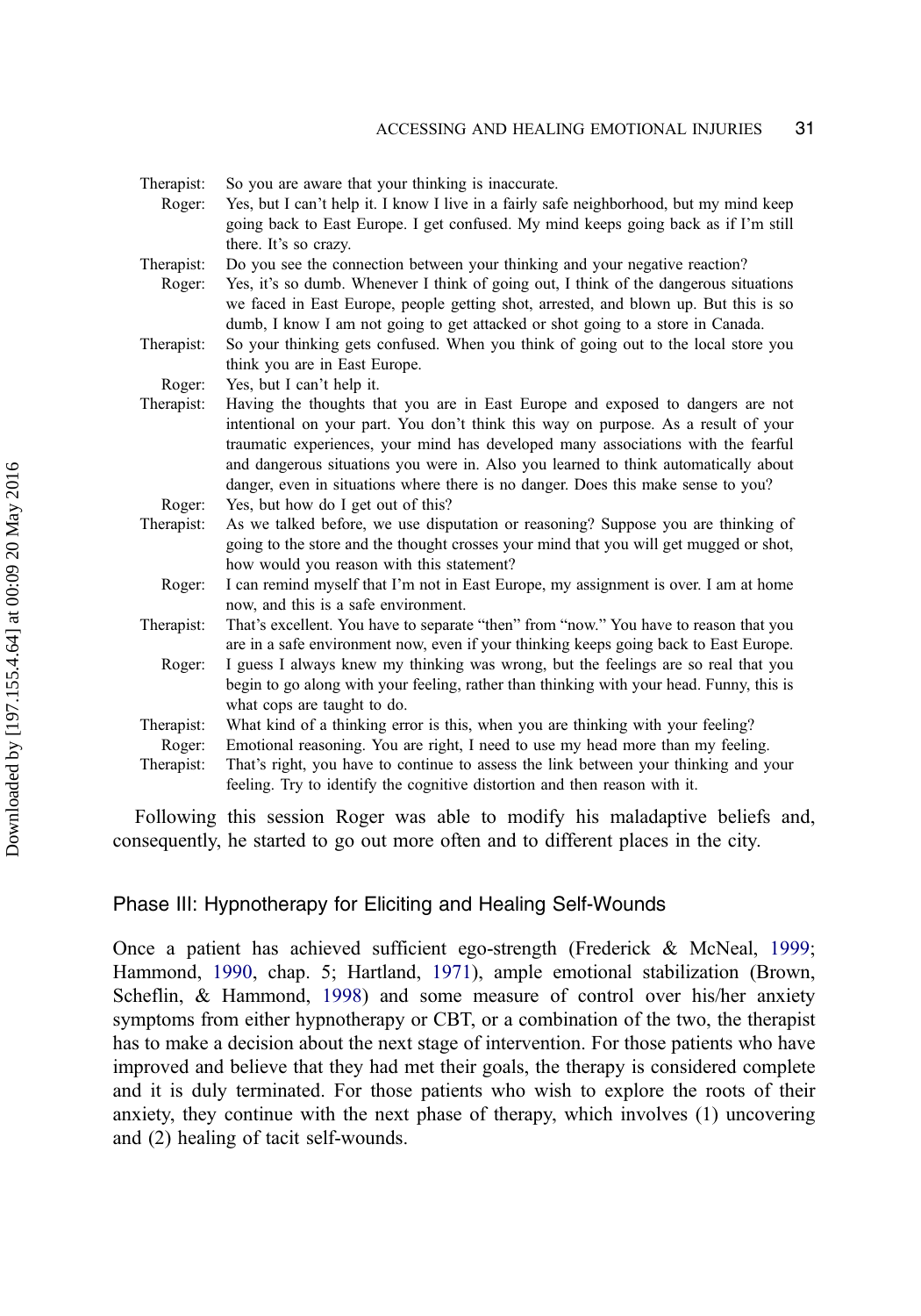#### 32 ALLADIN

Hypnotherapy provides an assortment of methods for uncovering unconscious roots of emotional disorders (Alladin, [2013,](#page-19-0) [2016](#page-19-0); Brown & Fromm, [1986;](#page-19-0) Ewin & Eimer, [2006;](#page-20-0) Watkins, [1971](#page-22-0); Watkins & Barabasz, [2008;](#page-22-0) Yapko, [2012](#page-23-0)). In CH four hypnotic techniques are routinely used for accessing and healing tacit self-wounds, including (1) direct suggestions, (2) hypnotic age regression, (3) affect bridge, and (4) hypnotic exploration. Once the implicit meaning of the fear and the underlying self-wounds are elicited by a particular uncovering technique, the therapy normally segues into healing. In other words, accessing and healing often occur in the same session, as described under hypnotic exploration technique (HET).

## Direct Hypnotic Suggestions

While the patient is in deep trance, the therapist may suggest: "You are in such a deep hypnotic trance that you may remember the root cause of your anxiety." This simple approach, coupled with a solid therapeutic alliance and no resistance from the patient, may be sufficient to elicit tacit meaning of fear and underlying self-wounds. However, this approach may not work with patients whose self-wounds are well-defended and suppressed deeply.

## Hypnotic Age Regression

Age regression is defined as an intensified absorption in and experiential utilization of memory (Yapko, [2012](#page-23-0), p. 344). It can be classified into two general categories: revivification and hypermnesia. In revivification, a patient is guided back in time to relive an episode in life as if it is happening in the here-and-now. In hypermnesia, the patient simply remembers an experience as vividly as possible. Age regression is structured deliberately to engage patients with anxiety disorders in some memory that may have relevance to their symptoms. However, it should be noted that not all patients with anxiety disorders may suffer underlying traumas or emotional injuries. Golden [\(1994](#page-20-0)) recommended using regression with patients who request it and expect it to be superior to other methods of treatment. Moreover he suggests deployment of age regression when the patient is in a deep trance. Finally, though the patient may uncover specificity in relation to memory or experience that is logically connected in their mind to the anxiety today, the therapist is cautioned that a "narrative truth might not equate to/ with an actual historical truth" (Spence, [1982\)](#page-22-0).

## Affect Bridge Technique

The affect bridge technique (Watkins, [1971](#page-22-0)) is a popular hypnotic procedure for tracing the origin of an inappropriate feeling or emotion in the present. The affect bridge technique is based on the psychological fact that emotions, feelings or affect can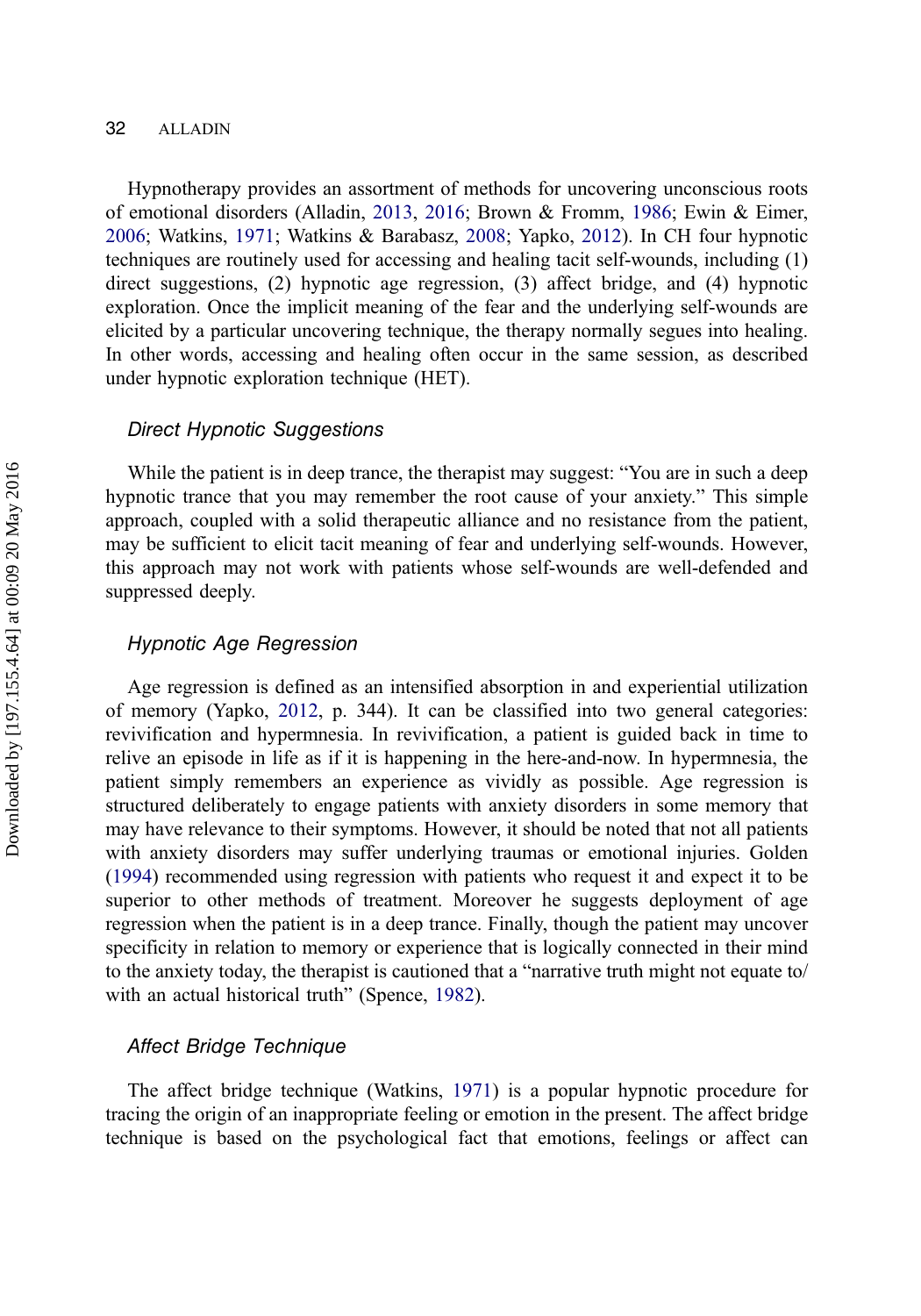activate, drive, or intensify recall (Watkins, [1971](#page-22-0); Watkins & Barabasz, [2008](#page-22-0); Yapko, [2012\)](#page-23-0). The concept of state dependent memory (Rossi & Cheek, [1988](#page-22-0)) is applicable here. This concept states that memories are often more easily retrieved and recalled when a person is in an emotional and physical state similar to the one he/she was in when the memory was first encoded. Therefore, current emotions and feelings can serve as our connections, or bridge, to the past. The utilization of affect bridge technique with anxiety disorders can be divided into three sequential steps:

- 1. Elicitation of a negative feeling associated with anxiety: While the patient is in a deep hypnotic trance, the therapist suggests that the patient feels an emotion or feeling (e.g., fear) that is linked to existing fear or anxiety.
- 2. Amplification of that feeling: The patient is encouraged to intensify the anxiety or fear as the therapist counts from 1 up to 10.
- 3. Recalling the first time that feeling was experienced: Then the therapist, by counting 10 to 1, guides the patient back to the first time, or an earlier time, when the patient first felt that fear or feeling.

Once the bridge between anxiety and underlying self-wounds are elicited, the treatment segues into healing self-wounds as described in the next section.

## **HET**

The HET incorporates Wolfe's Focusing Technique (WFT; Wolfe, [2005](#page-23-0), [2006](#page-23-0); Wolfe & Sigl, [1998](#page-23-0)) and Alladin's hypnotic accessing technique (Alladin, [2013,](#page-19-0) pp. 11–14). WFT is a form of imaginal exposure, or a type of affect bridge without hypnosis, for uncovering and healing self-wounds. HET combines both exploration (e.g., affect bridge technique) and healing (e.g., split-screen technique) and it can be summarized under the following sequential steps:

- The patient is inducted into a deep hypnotic trance.
- The experience is ratified by ego-strengthening suggestions (e.g., "this shows you can relax," "you can let go, but still being aware of everything").
- The patient is encouraged to become fully aware of the whole range of affect, cognition, physiological reaction, sensations and behaviors (syncretic cognition), presently experienced.
- Then the therapist suggests that the patient recall the most recent occurrence of anxiety or other negative affect experienced by the patient.
- Once the anxiety is recollected, the feeling is amplified as the therapist counts from 1 to 10. Importantly, the patient is guided to focus on the whole experience (syncretic cognition) rather than on a single affect.
- While experiencing syncretic cognition, the patient is directed to identify the implicit meaning of his/her anxiety or fear, particularly the underlying self-wounds.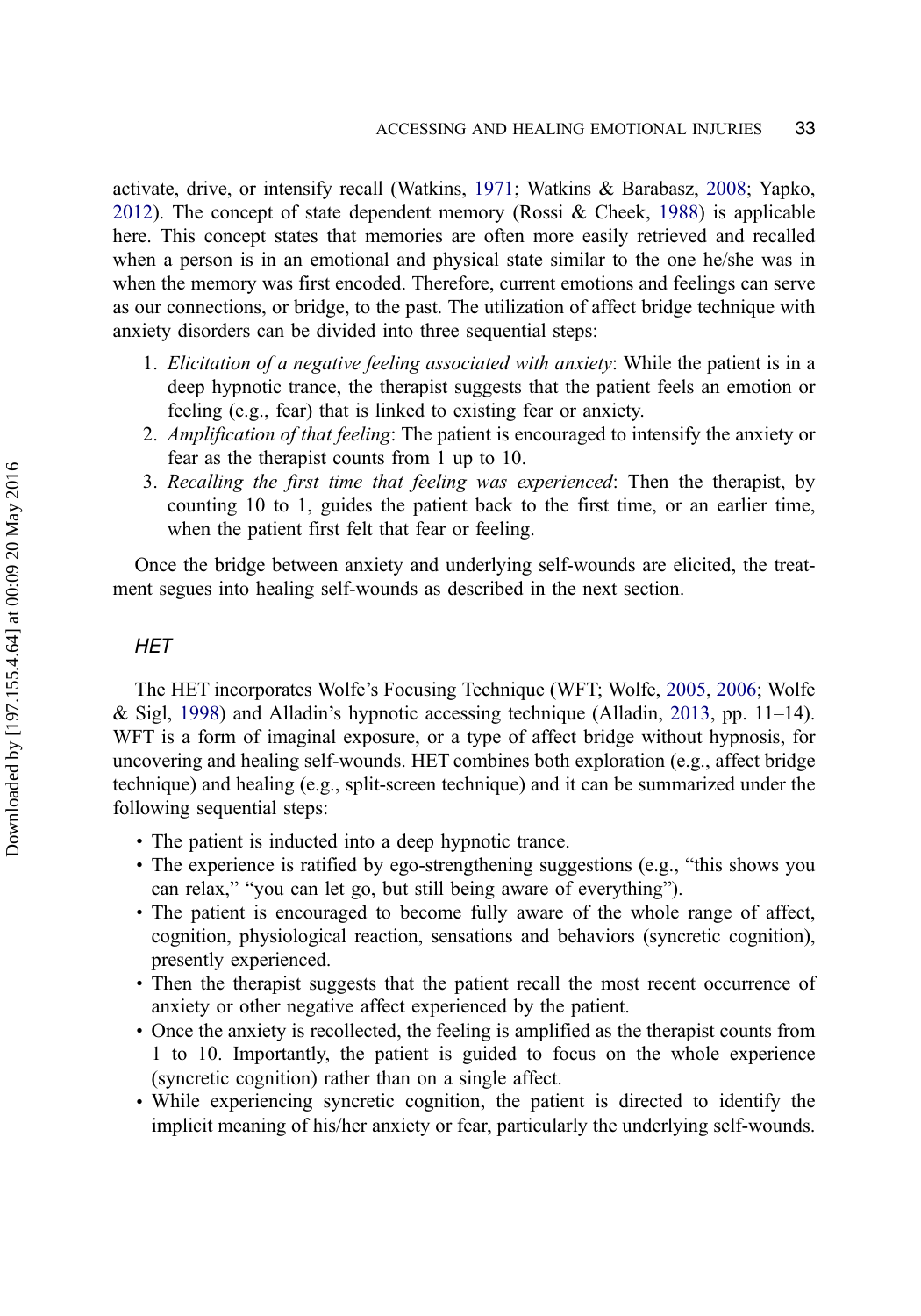#### 34 ALLADIN

Once the implicit meaning of the fear and the underlying self-wounds are established, HET segues into guided-imagery procedures to explore the network of interconnected ideas, feelings, and associations that constitute the implicit meaning of anxiety. Then the patient is guided to (1) differentiate between accurate and inaccurate self-views and (2) learn to tolerate painful realities.

### Differentiate Between Accurate and Inaccurate Self-Views

The patient is guided to differentiate between painful self-views that are based on facts and those that are based on inaccurate opinions. The empty-chair dialogue or the split-screen technique can be used here. The empty chair technique is a Gestalt therapy role-playing strategy (Perls, Hefferline, & Goodman, [1951](#page-21-0); Woldt & Toman, [2005\)](#page-23-0) for reducing intra- or interpersonal conflicts (Nichol & Schwartz, [2008](#page-21-0)). In this procedure, the patient is directed to talk to another person who is imagined to be sitting in an empty chair beside or across from the patient. The imaginary person can be a family member or any relevant person with whom the patient is afraid of being honest in expressing strongly charged emotions, either negative or positive. By imagining the other person sitting in the empty chair in the safety of the therapy situation, a patient is able to experiment with the experience and expression of various emotions, including anger (Greenberg, Rice, & Elliott, [1993\)](#page-20-0). Moreover, it helps patients experience and understand their feelings and thinking more fully.

The split screen technique (Alladin, [2008](#page-19-0); Cardeña, Maldonado, van der Hart, & Spiegel, [2000](#page-19-0); Lynn & Cardeña, [2007;](#page-21-0) Spiegel, [1981\)](#page-22-0) is used to help patients detoxify the meaning of their anxiety. The split screen technique is a hypnotic strategy that makes traumatic or painful memories or experience more bearable. When in a deep hypnotic trance, following ego-strengthening suggestions, the patient is asked to imagine sitting in front of a large TV or cinema screen, which is vertically split in two halves, consisting of a right side and a left side. The patient is first instructed to imagine experiencing symptoms of anxiety on the left side of the screen. Then the patient is directed to focus on the right side of the screen, where he/she imagines coping with the symptoms by using self-hypnosis, self-talk, or other procedures that have been learned in therapy. Creating coping image on the right side of the screen helps patients build confidence that they could deal with the symptoms rather than catastrophizing about them and labeling themselves as weak or incompetent.

## Learning to Tolerate Painful Realities

The patient is encouraged to tolerate painful experience and realities rather than avoiding them. They are coached to develop a remediation plan to transform their liabilities into strengths. In CH, these goals are achieved through behavioral rehearsal, the empty-chair dialogue, or the split-screen technique. Behavioral rehearsal is a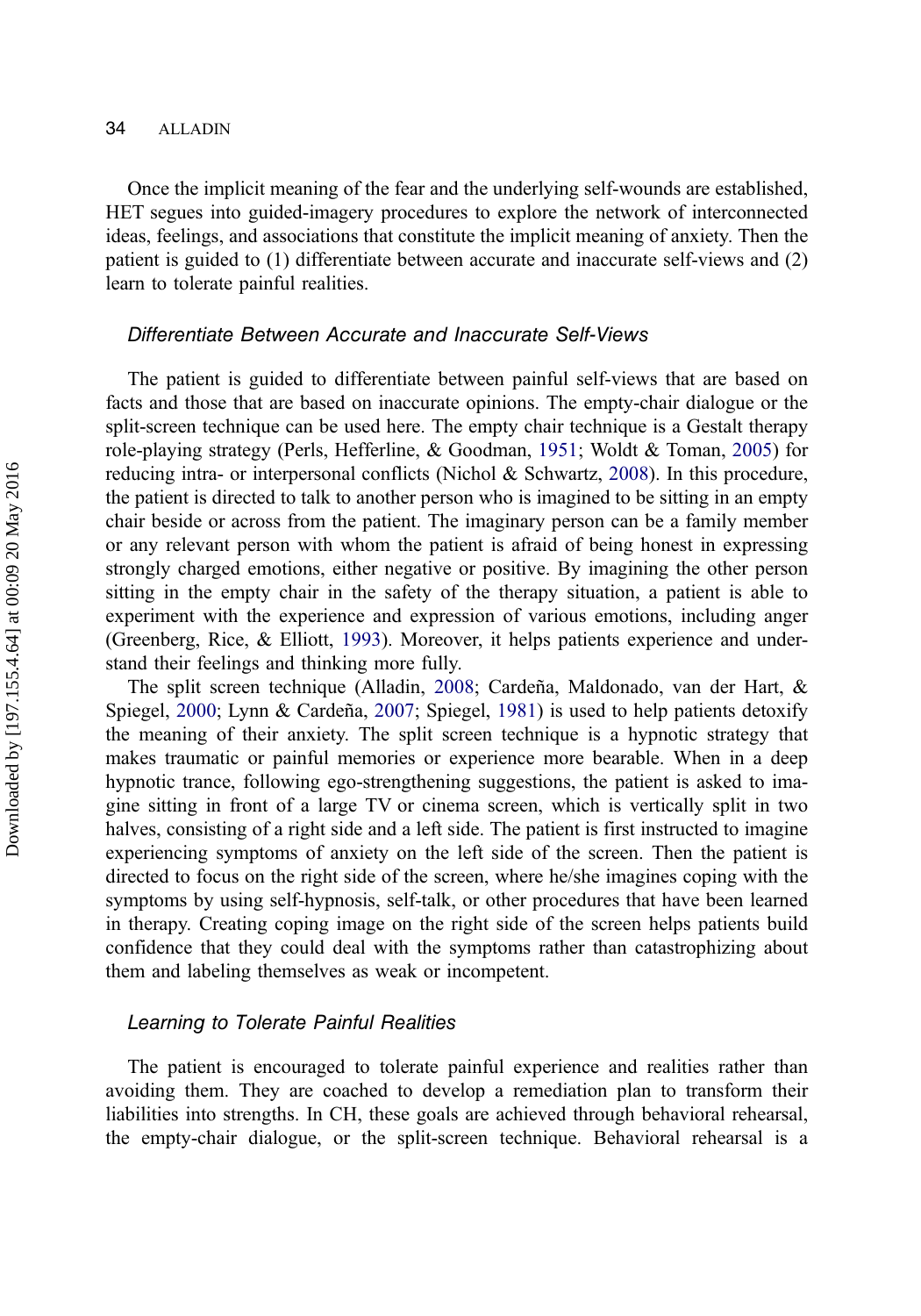technique specifically used in behavior therapy. It involves rehearsing behavioral patterns, which were initially introduced by the therapist, until they are ready to be practiced in real-life situations. Behavioral rehearsal is usually used in therapy to modify or improve interpersonal skills and social interactions. Other strategies that can be used to help patients learn to deal with painful realities include attachmentfocused techniques (Spiegel, [2016a,](#page-22-0) [2016b](#page-22-0)), Kohutian-based tactics (Kluft, [2016\)](#page-21-0), affect tolerance (Brown & Fromm, [1986\)](#page-19-0), multimodal behavior therapy (Lazarus, [1976](#page-21-0)) and the Behavior, Affect, Sensation, and Knowledge procedure (Braun, [1988a,](#page-19-0) [1988b\)](#page-19-0).

#### Phase IV: Promoting Acceptance, Mindfulness, and Gratitude

Accumulating evidence suggests that patients with anxiety disorders have (1) heightened reactivity to internal experiences; (2) the tendency to view thoughts as selfdefining indicators of truth rather than transient reactions; (2) poor understanding of emotions; (3) negative reactivity to emotions; (4) habitual use of maladaptive regulation patterns such as avoidance, suppression, and substance use to deal with their emotional dysregulation; and (5) significant impediments in their lives, which occur either through behavioral avoidance, or through inattention to present moment, because of their indelible worries and rumination about the past or the future (see Alladin, [2012,](#page-19-0) chap. 2; Roemer, Williston, Eustis, & Orsillo, [2013](#page-22-0)). It is thus important to target emotional distress, fear of emotions, and problematic emotional regulation in the treatment of anxiety disorders to enhance response to therapy. Acceptance and mindfulness-based therapies (AMBT) specifically target these areas of concern. In the past 20 years, a variety of third-wave psychological therapies such as mindfulness-based stress reduction (MBSR; Kabat-Zinn ([1990](#page-21-0)), mindfulnessbased cognitive therapy (MBCT; Segal, Williams, & Teasdale, [2002](#page-22-0)) and ACT (Hayes, Strosahl, & Wilson, [1999](#page-20-0)) have been applied to diverse psychosocial problems (Abbey, [2012;](#page-19-0) Hofmann, Sawyer, Witt, & Oh, [2010](#page-21-0)). Because of their overarching similarities, Alladin ([2016](#page-19-0)) has categorized all these new approaches under AMBT (Alladin, [2016](#page-19-0)).

AMBT have been found to help patients with anxiety disorder develop a wise and accepting relationship with their internal cognitive, emotional, and physical experience, even during times of intense fear or worry (Greeson & Brantley, [2009;](#page-20-0) Vøllestad, Nielsen, & Nielsen, [2012](#page-22-0); Yapko, [2011\)](#page-23-0).). These strategies, through the cultivation of wise responsivity, rather than automatic reactivity, enable patients to establish a radically different relationship with their inner experience and outer events. This was supported by a recent study, which demonstrated that emotional well-being depended less on frequency of negative emotions, but more on how one related to these emotions as they occurred (Sauer-Zavala et al., [2012](#page-22-0)). These studies clearly indicate that reactivity to emotional experience (fear of emotions and anxiety sensitivity) interferes with emotional regulation, while acceptance (wise responsivity) promotes emotional well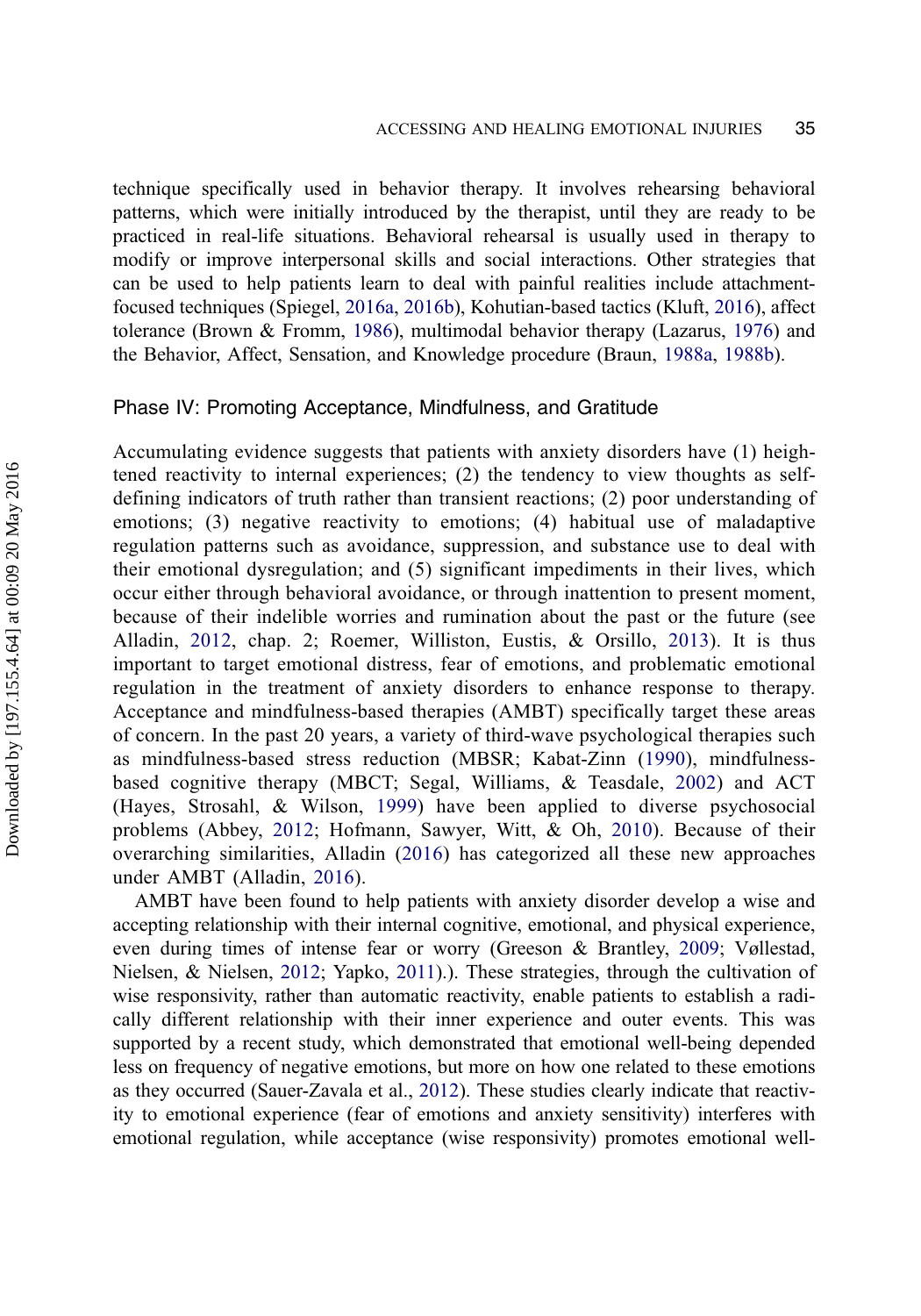being. Based on these findings, Roemer et al. [\(2013](#page-22-0)) have recommended that the treatment of anxiety disorders should be targeted at (1) fear of emotions, (2) problematic emotion regulation pattern, and (3) distress, as this approach has been found to enhance treatment outcome. A variety of acceptance and mindfulness-based strategies are applied to anxiety disorders to help the patients learn to observe their symptoms without overly identifying with them or without reacting to them in ways that aggravate their distress (Alladin, [2014b](#page-19-0), [2016;](#page-19-0) Herbert & Forman, [2014;](#page-20-0) Roemer, Erisman, & Orsillo, [2008](#page-22-0); Roemer & Orsillo, [2013](#page-22-0)).

A recent meta-analysis by Hofmann et al. [\(2010](#page-21-0)) showed AMBT to produce significant reductions in anxiety and depressive symptoms in a wide range of clinical problems. The treatments were particularly effective with social anxiety disorder (SAD), generalized anxiety disorder (GAD), and obsessive-compulsive disorder (OCD). AMBT were also found to significantly improve quality of life among patients with GAD (Craigie, Rees, & Marsh, [2008;](#page-20-0) Roemer & Orsillo, [2007\)](#page-22-0) or SAD (Kocovski, Fleming, & Rector, [2009](#page-21-0)). There are also some evidence that AMBT helps patients relate differently to their internal experiences, resulting in decreased emotional reactivity and reduced experiential—and behavioral avoidance (Roemer & Borkovec, [1994](#page-21-0); Wegner, [2011](#page-23-0); Wolgast, Lundh, & Viborg, [2011\)](#page-23-0). Or as Erickson once said, when asked to define hypnosis, he replied that is was the capacity to think deeply and differently about oneself, one's life and one's experiences. Moreover, mindfulness practice has been found to modulate structural and functional brain plasticity (e.g., Tang & Posner, [2013\)](#page-22-0) and improve executive functioning in patients with anxiety and depression (Teper, Segal, & Inzhicht, [2013](#page-22-0); Roemer & Orsillo, [2013\)](#page-22-0).

For the present purpose six overlapping groups of AMBT components for the management of anxiety disorders are briefly described, including (1) cultivating awareness, (2) cognitive distancing, (3) promoting acceptance, (4) clarifying values, (5) expressing gratitude, and (6) nurturing psychophysiological coherence. The integration of these six components in the treatment of anxiety disorders is deemed to produce a fundamental shift in perspective *(re-perceiving)*, that is, they lead to a re-evaluation of patient's constructed reality (Alladin, [2014b](#page-19-0), [2016\)](#page-19-0). Strategies based on these six treatment components are briefly described next.

## Cultivating Awareness

There are many strategies for cultivating increasing awareness of one's ongoing stream of experience. Some of the commonest techniques include (1) mindfulness meditation, (2) mindful hypnosis, (3) concentrative meditation, (4) walking meditation, (5) eating meditation, (6) attention training, (7) compassion meditation, and (10) loving kindness meditation. Since these techniques are described in other publications (e.g., Kabat-Zinn, [2013](#page-21-0); Orsillo & Roemer, [2011](#page-21-0); Segal, Williams, & Teasdale, [2012](#page-22-0)), they are not discussed here.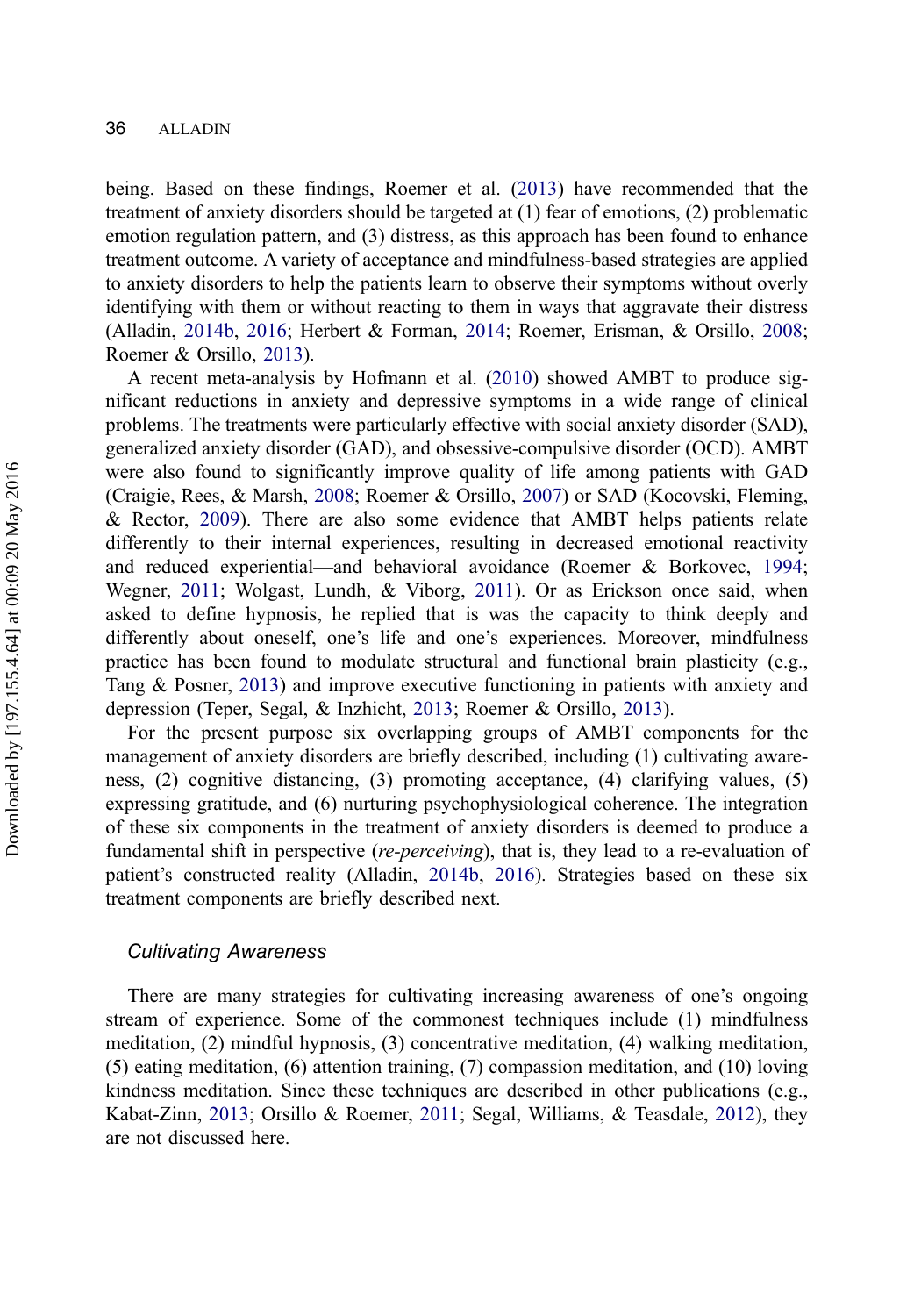#### Cognitive Distancing

Cognitive distancing strategies are used to help patients with anxiety disorder distance away from their worrying and fearful thoughts. Cognitive distancing can be seen as an extension of cognitive self-monitoring routinely practiced in CBT. While in CBT cognitive distortions are recorded on paper or noted mentally with the goal of identifying and restructuring them, in AMBT cognitive distancing strategies are used with the purpose of recognizing that thoughts are distinct from the self and that they may not be true. Specifically, AMBT train patients to visualize thoughts from a distance, for example, as floating on a leaf going downstream. This training produces cognitive defusion, or the ability to separate thoughts from the self. Cognitive defusion can be achieved by (1) using metaphors, (2) recognizing bias in thinking, (3) hearing thoughts (self-talk), and (4) seeing thoughts as images. A similar technique called Heart Joy, developed by Lankton [\(2008,](#page-21-0) pp. 45–50) can also be used to create cognitive distancing and a sense of emotional well-being.

#### Promoting Acceptance

One of the core interventions in AMBT relates to fostering an open, accepting, nonjudgmental, and welcoming attitude toward the full range of subjective experience. The most common strategies for promoting acceptance include (1) psychoeducation, (2) acceptance exercise, and (3) exposure exercises. As these strategies are described in detail in Alladin [\(2016,](#page-19-0) chap. 6), the salient features of promoting acceptance are listed below:

- Focusing on here and now.
- Observing emotional experiences and their contexts non-judgmentally.
- Separation of secondary emotions from primary emotions (e.g., not to get upset for feeling upset; not to get anxious for feeling anxious). Learning to tolerate distress rather than fighting it (flow with it).
- Adopting healthy and adaptive means to deal with anxiety and chronic distress, rather than resorting to short-term reduction measures such as over-medication, alcohol, or substance abuse.
- Toleration of painful experience. Tolerance of frustration.
- Re-contextualizing meaning of suffering, e.g., from "this is unbearable" to "let me focus on what I can do."
- Exercising radical acceptance—ability to welcome those things in life that are hard, unpleasant, or very painful (e.g., accepting a loss).
- Embracing good or bad experience as part of life.
- Willing to experience the reality of the present moment, e.g., believing that "things" are as they should be."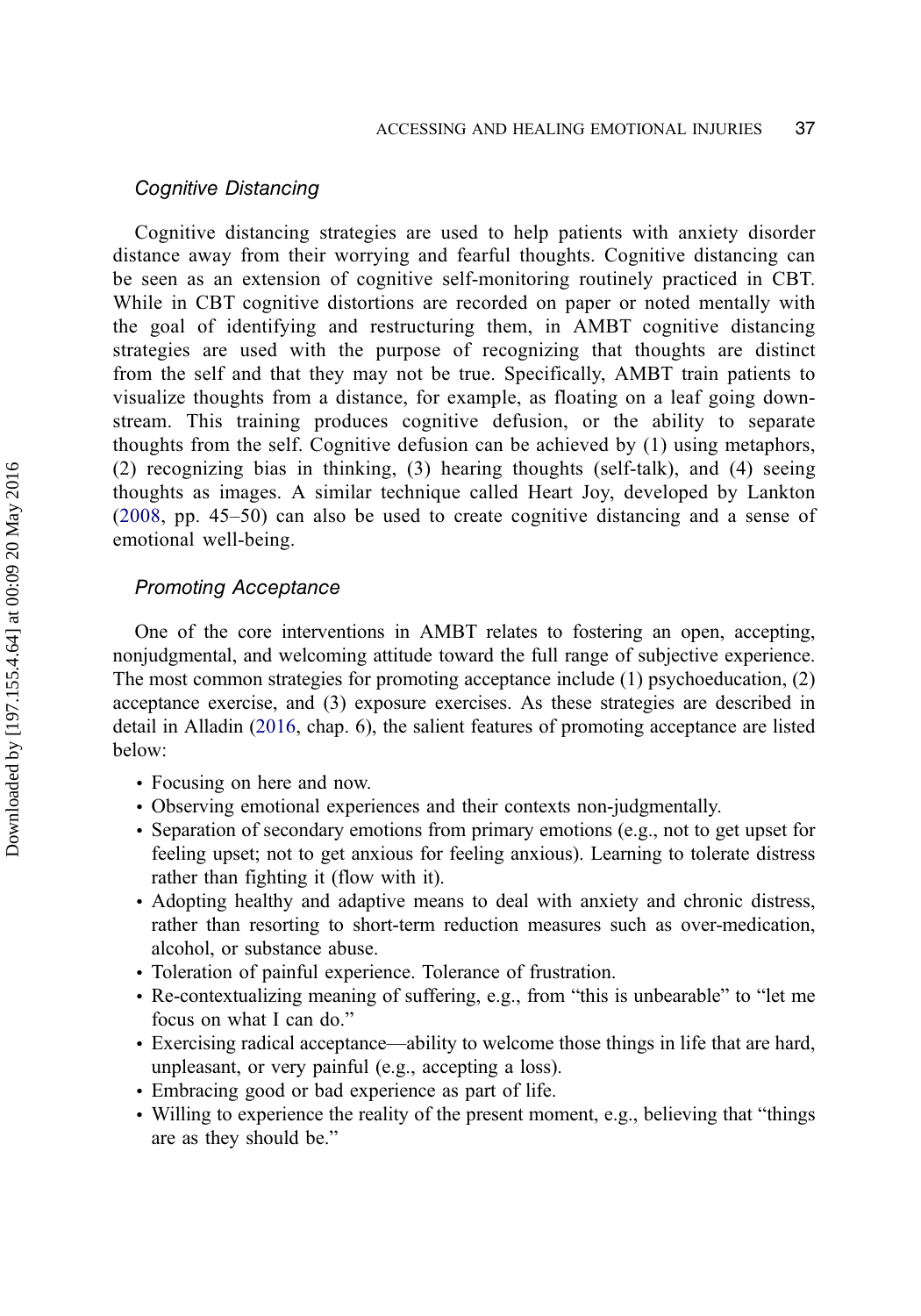#### 38 ALLADIN

- Purposely allowing experiences (thoughts, emotions, desires, urges, sensations, etc.) to unfold without attempting to block or suppress them.
- Realizing that anxiety is not caused by object or situation itself, but by the perception of it, coping abilities, and level of spirituality.

## Clarifying Values

Clarification and articulation of one's values are considered to be important in AMBT. As values give meaning to one's life, they often establish the direction one chooses to take in therapy. In this sense, values largely determine whether a patient is willing to commit to the behavioral and emotional challenges that he/she may have to face in the course of therapy. Clarification of patient's values thus becomes an essential ingredient in the development and sustenance of motivation for change (Herbert & Forman, [2014](#page-20-0)). This can be illustrated by the case of Emma, a 32-year-old homemaker, with three young children. Emma had a fear of contamination by "germs." Whenever she touched an object outside her house she had the compulsion to wash her hands. Similarly, if any of her children touched something outside the house they had to wash their hands. As a result, her children were deprived of going out and they were not allowed to the playgrounds. Although Emma was motivated to get better, and she attended her CBT sessions with her therapist regularly, she struggled with response prevention and exposure therapy. The introduction of the concept value in therapy had a significant effect on Emma. She was encouraged to list the values a good mother should have toward her children and then to compare her own behaviors toward her children regarding going out and playing in the parks. She was shocked that her behaviors did not match her values as a good mother. This realization helped her to tolerate her anxiety while the children played in the parks and playgrounds. In other words, the clarification of her values as a good mother motivated her to come to terms with her fear of contamination.

## Expressing Gratitude

Sense of gratitude is used as a means to cultivate acceptance in patients with anxiety disorder. Gratitude is a feeling or attitude in acknowledgment of a benefit that one has received or will receive. Recent studies suggest that people who are grateful have higher levels of subjective well-being, are happier, less depressed, less stressed out, and more satisfied with their lives and social relationships (Kashdan, Uswatte, & Julian, [2006](#page-21-0); McCullough, Emmons, & Tsang, [2002](#page-21-0); Wood, Joseph, & Maltby, [2009](#page-23-0)). Grateful people also have higher levels of control over their environments, personal growth, purpose in life, and self-acceptance (Wood et al. [2009](#page-23-0)). Moreover, they have more positive ways of coping with difficulties they experience in life, being more likely to seek support from other people, reinterpret and grow from experience, and spend more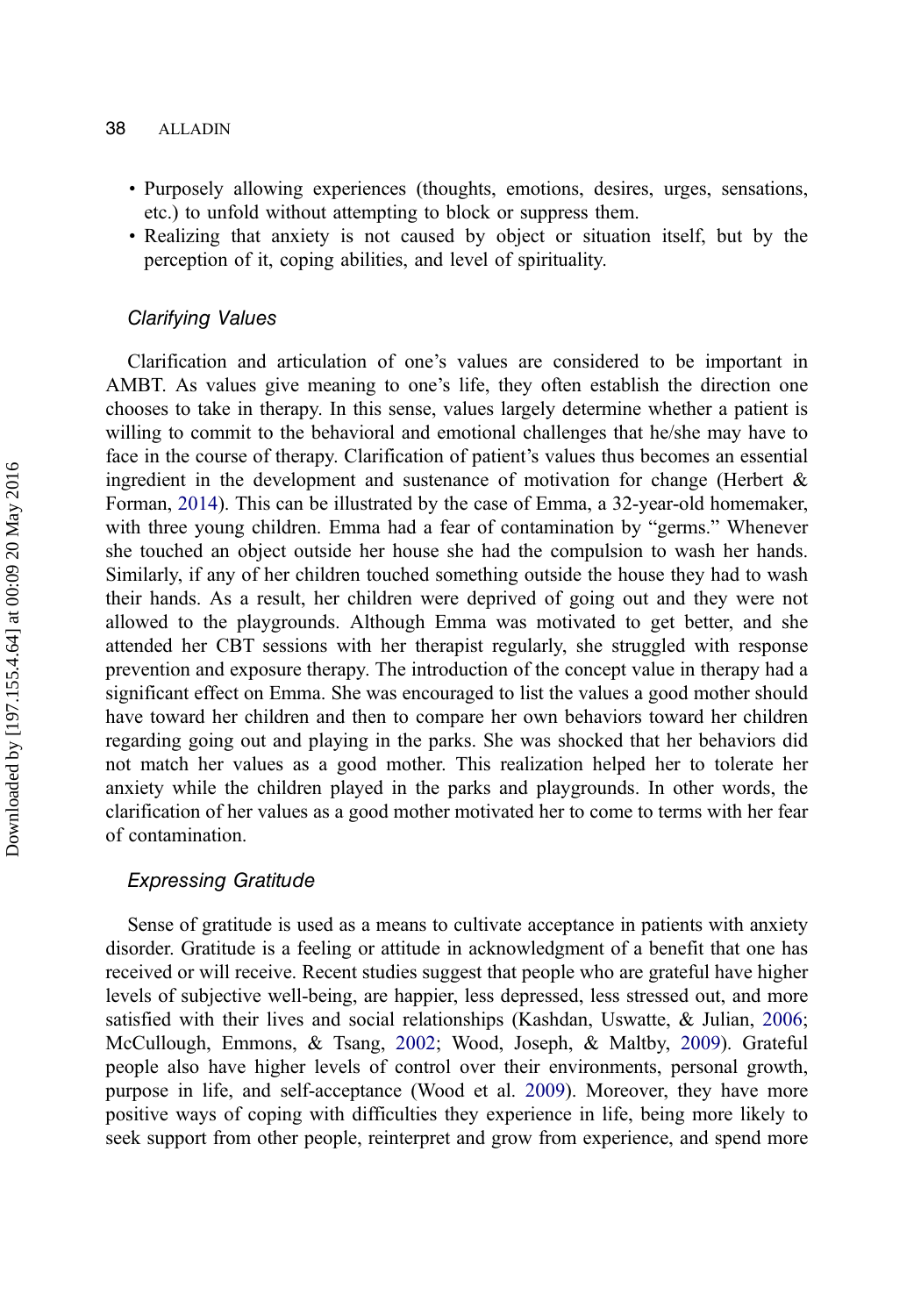time planning how to deal with a problem rather than ruminating about it (Wood, Joseph, & Linley, [2007\)](#page-23-0). Furthermore, grateful people have less negative coping strategies, being less likely to try to avoid or deny their problems, or blame themselves, or cope through maladaptive means such as substance use (Wood et al., [2007\)](#page-23-0). Grateful people sleep better, which appears to be related to less indulgence in negative rumination and more involvement in positive thoughts just before going to sleep (Wood, Joseph, Lloyd, & Atkins, [2009](#page-23-0)).

Strategies commonly used in psychotherapy, particularly in CH, to promote expression of gratitude in patients with anxiety disorder include gratitude education and gratitude training.

Gratitude education explores broad generalizations about different cultural values and beliefs, and Western and non-Western expectations of life and achievement. Patients are also encouraged to read the book The Narcissism Epidemic: Living in the Age of Entitlement (Twenge & Campbell, [2009](#page-22-0)). This book provides a clear account of how high expectations, preoccupation with success, and sense of entitlement can set us up for failure. The idea behind the education is to help patient with anxiety disorder understand that values are human-made, subjective, and culturally determined. This comparative understanding of societal values help patients reexamine their own meaning of success and failure and help them to focus on what they have (gratitude) rather than ruminating with what they do not have. As some patients with anxiety disorder because of their cogitation with symptoms, avoidance behaviors and suffering—do not know how to be grateful, the therapist may have to provide gratitude training.

Gratitude training involves carrying out one of the listed gratitude tasks each day:

- Writing gratitude letters.
- Writing a gratitude journal.
- Remembering gratitude moments.
- Making gratitude visits to people one is grateful to.
- Practicing gratitude self-talk.

## Nurturing Psychophysiological Coherence

The sixth component of AMBT targets integration of various subsystems in the body. There is abundant research evidence from neuroscience that heart-focused positive emotional state synchronizes the entire body system to produce psychophysiological coherence (McCraty, Atkinson, Tomasino, & Bradley, [2009](#page-21-0); McCraty & Tomasino, [2006\)](#page-21-0). Guided by these scientific findings, Alladin ([2014a](#page-19-0), [2016\)](#page-19-0) has developed the Breathing With Your Heart technique to help patients with anxiety disorders generate coherence (harmony) of the entire system (mind, body, brain, heart, and emotion). This technique integrates both Western (complex information center) and Eastern (big mind) concepts of the heart to produce psychological well-being. The Heart Joy technique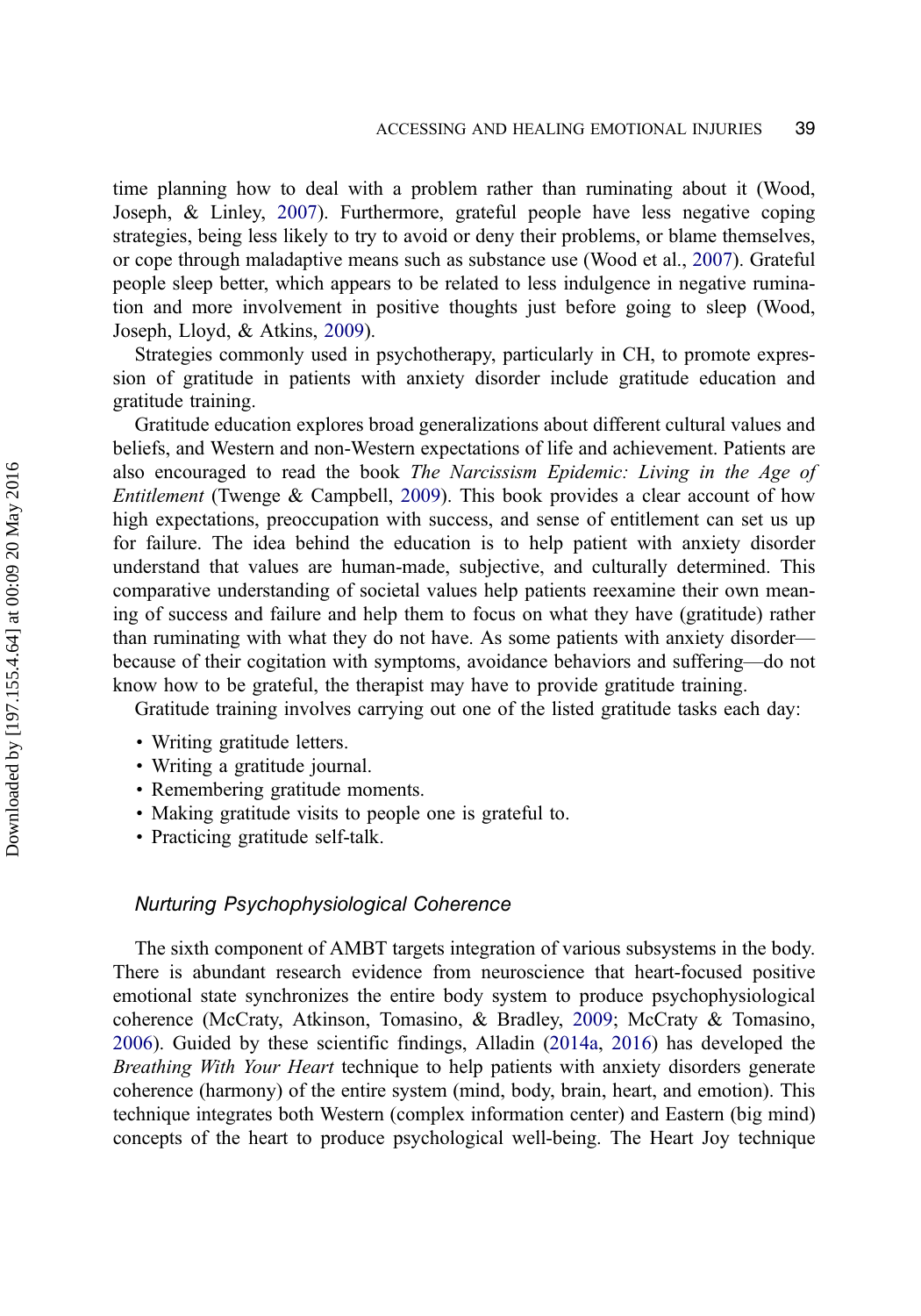(Lankton, [2008](#page-21-0), pp. 45–50), mentioned before, can also be used to nurture emotional harmony. Moreover, the Institute of HeartMath [\(www.heartmath.org](http://www.heartmath.org)) provides biofeedback equipment to professionals and consumers for training in heart-rate variability, which helps to cultivate psychophysiological coherence. The breathing with your heart technique consists of two phases: (1) heart education, and (2) breathing with your heart training assisted by hypnosis. In the education phase the patient is given a scientific account of the role of heart and positive emotions in the generation of psychophysiological coherence, which promotes healing, emotional stability, and optimal performance. The similarities and the differences between Western and Eastern theories of mind and "heart" are also discussed to expand patients' perspective on emotional wellbeing.

The heart-mind-body training helps patients with anxiety disorders cope with aversive feelings activated by fearful objects or situations, or other stressors. By breathing with the heart, patients with anxiety disorders are able to shift their attention away from their mind (thinking) to their heart (feeling). When a person feels good in his/her heart, the person experiences a sense of comfort and joy because he/she validates reality by the way he/she feels and not by the way he/she thinks (Fredrickson, [2002;](#page-20-0) Isen, [1999\)](#page-21-0). Logic does not always equate good affect, but feeling good in one's heart, especially when associated with a sense of gratitude, invariably creates positive affect (Welwood, [1983\)](#page-23-0). The following transcript from a session with Irene (Alladin, [2014a](#page-19-0), pp. 298–299) illustrates how the technique can be introduced in therapy. Prior to this session, Irene had several sessions of hypnotherapy; therefore, she already had some training in hypnosis and deep relaxation. It is advisable to introduce this technique later in therapy, when the patient had sufficient training in CBT, hypnosis and AMBT. The script begins with Irene being in a deep hypnotic trance. Irene was a high school student, who became fearful of skating, agoraphobic and depressed because she could not ice-skate competitively (resulting from a bad fall she had while skating):

- Therapist: You have now become so deeply relaxed, that you begin to feel a beautiful sensation of peace and relaxation, tranquility, and calm flowing throughout your mind and body. Do you feel relaxed both mentally and physically? Irene: Irene nods her head up and down (ideomotor signals of "head up and down for YES"
	- and "shaking your head side to side for NO" were set up prior to starting the breathing with your heart technique).
- Therapist: Now I would like you to focus on the center of your heart (pause for 30 seconds). Can you imagine this?
- Irene: Irene nods her head.

Therapist: Now I would like you to imagine breathing in and out with your heart (pause for 30 seconds). Can you imagine this?

Irene: Irene nods her head.

Therapist: Continue to imagine breathing in and out with your heart (she was allowed to continue with this exercise for 2 minutes; the therapist repeated at regular intervals "Just continue to imagine breathing with your heart" as she did the exercise). Now I would like you to slow down your breathing. Breathe in and out at 7-second intervals.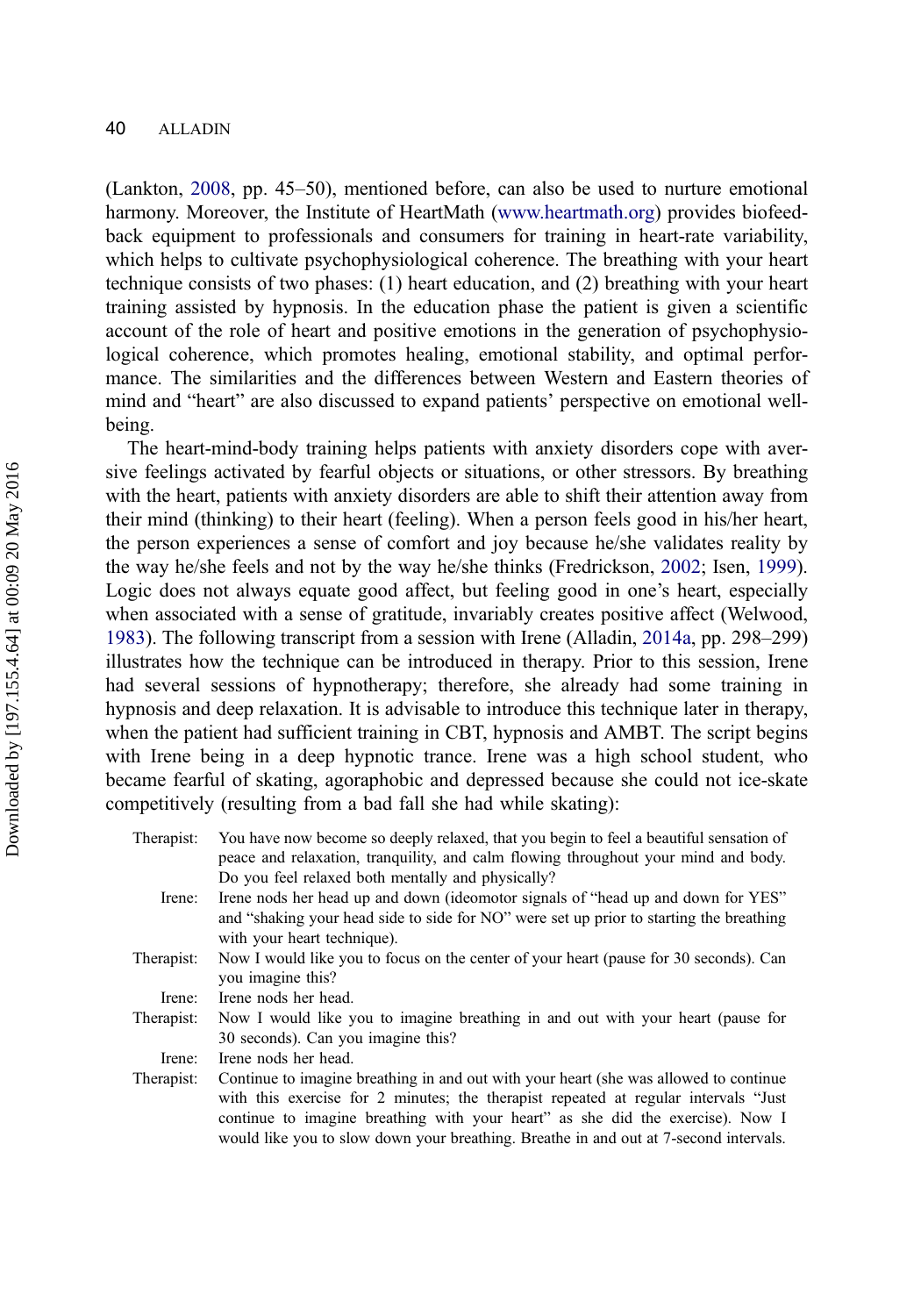|            | Breathe in with your heart $\dots$ 1 $\dots$ 2 $\dots$ 3 $\dots$ 4 $\dots$ 5 $\dots$ 6 $\dots$ 7 and now breathe out |
|------------|----------------------------------------------------------------------------------------------------------------------|
|            | with your heart 1 2 3 4 5 6 7. And now as you are breathing in                                                       |
|            | and out with your heart I want you to become aware of something in your life that you                                |
|            | feel good about, something that you feel grateful for (pause for 30 seconds). Are you                                |
|            | able to focus on something that you are grateful for in your life?                                                   |
| Irene:     | Irene nods.                                                                                                          |
| Therapist: | Just become aware of that feeling and soon you will feel good in your heart.                                         |
| Irene:     | Irene nods.                                                                                                          |
| Therapist: | Just become aware of this good feeling in your heart (pause for 30 seconds). Now I                                   |
|            | would like you to become aware of the good feeling in your mind, in your body and in                                 |
|            | your heart. Do you feel this?                                                                                        |
| Irene:     | Irene nods.                                                                                                          |
| Therapist: | Now you feel good in your mind, in your body, and in your heart. You feel a sense of                                 |
|            | balance, a sense of harmony. Do you feel this sense of harmony?                                                      |
| Irene:     | Irene nods.                                                                                                          |
| Therapist: | From now on whenever and wherever you are, you can create this good feeling by                                       |
|            | imagining breathing with your heart and focusing on something that you are grateful                                  |
|            | for. With practice you will get better and better at it. Now you know what to do to                                  |
|            | make your heart feel lighter.                                                                                        |
|            |                                                                                                                      |

Irene found this technique extremely helpful. It reminded her of her achievements, successes and resources that she had rather focusing on what she did not have or lost. She indicated that the "heart-breathing" technique, although it seemed "weird" initially, it provided a "neat method" for restoring inner balance.

## **Summary**

Anxiety disorders represent complex problems that are often further compounded by comorbidity and socio-cultural factors. As there is no one treatment that fits every patient, there is an urgent need for clinicians to continue to develop more effective and comprehensive treatments for anxiety disorders. The main purpose of this article was to integrate cognitive, behavioral, mindful, psychodynamic, and hypnotic strategies in the management of anxiety disorders. The wounded self-framework provided the rationale for such integration. This protocol provides a variety of treatment interventions for anxiety disorders from which a therapist can choose the "best-fit" strategies for a particular patient. Each case formulation guides the clinician to select the most effective and efficient treatment strategies for his or her patient. Number of sessions and the sequence of the stages of CH will be determined by the clinical needs of each individual patient. Although most of the techniques described are scientific and evidence-based, there is a need to study the effectiveness of the multifactorial treatment protocol described in this article. Moreover, to refine the treatment package, it will be important to continue to study the relative effectiveness of each of the treatment components described.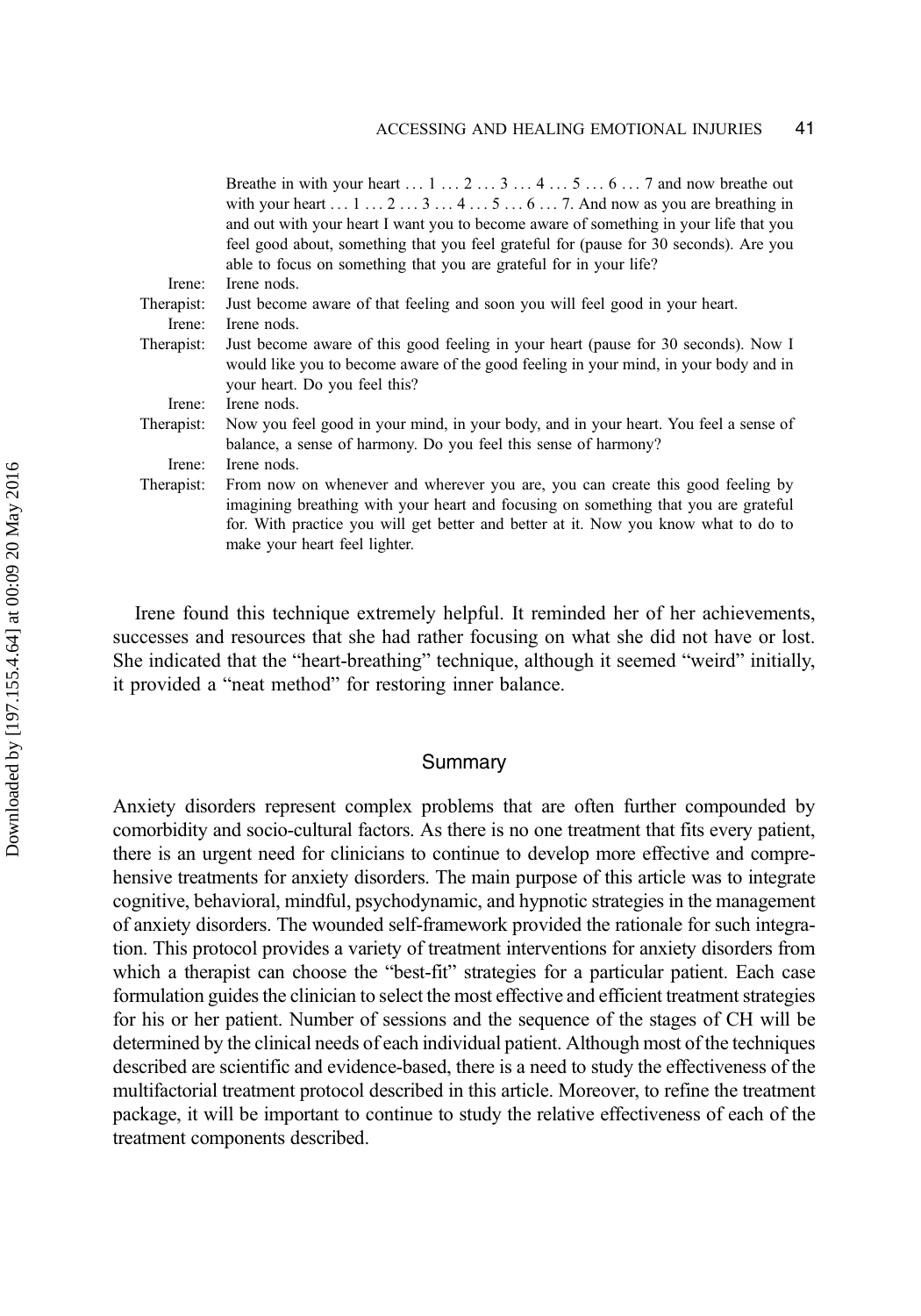#### References

<span id="page-19-0"></span>Abbey, S. E. (2012). Mindfulness and psychiatry. Canadian Journal of Psychiatry, 57(2), 61–62.

- Alladin, A. (2006). Cognitive hypnotherapy for treating depression. In R. Chapman (Ed.), The clinical use of hypnosis with cognitive behavior therapy: A practitioner's casebook (pp. 139–187). New York, NY: Springer Publishing Company.
- Alladin, A. (2007). Handbook of cognitive hypnotherapy for depression: An evidence-based approach. Philadelphia, PA: Lippincott Williams & Wilkins.
- Alladin, A. (2008). Cognitive hypnotherapy: An integrated approach to treatment of emotional disorders. Chichester, UK: John Wiley & Sons Ltd.
- Alladin, A. (2012). Cognitive hypnotherapy for major depressive disorder. American Journal of Clinical Hypnosis, 54, 275–293. doi:[10.1080/00029157.2012.654527](http://dx.doi.org/10.1080/00029157.2012.654527)
- Alladin, A. (2013). Healing the wounded self: Combining hypnotherapy with ego state therapy. American Journal of Clinical Hypnosis, 56, 3–22. doi[:10.1080/00029157.2013.796282](http://dx.doi.org/10.1080/00029157.2013.796282)
- Alladin, A. (2014a). Mindfulness-based hypnosis: Blending science, beliefs, and wisdoms to catalyze healing. American Journal of Clinical Hypnosis, 56(3), 285–302. doi:[10.1080/00029157.2013.857290](http://dx.doi.org/10.1080/00029157.2013.857290)
- Alladin, A. (2014b). The wounded self: A new approach to understanding and treating anxiety disorders. American Journal of Clinical Hypnosis, 56(4), 368–388. doi:[10.1080/00029157.2014.880045](http://dx.doi.org/10.1080/00029157.2014.880045)
- Alladin, A. (2016). Integrative CBT for anxiety disorders: An evidence-based approach to enhancing cognitive behavioral therapy with mindfulness and hypnotherapy. Chichester, UK: Wiley Blackwell.
- Alladin, A., & Amundson, J. (2011). Cognitive hypnotherapy as an assimilative model of therapy. Contemporary Hypnosis & Integrative Therapy, 28, 17–45.
- Alladin, A., & Amundson, J. (2016). Anxiety and the wounded self. American Journal of Clinical Hypnosis, 59, 4–23.
- American Psychiatric Association. (2013). Diagnostic and statistical manual of mental disorders (5th ed.). Washington, DC: American Psychiatric Publishing.
- Antony, M. M., & Barlow, D. H. (2002). Specific phobias. In D. H. Barlow (Ed.), Anxiety and its disorders (2nd ed., pp. 380–417). New York, NY: Guilford Press.
- Barabasz, A., Barabasz, M., & Christensen, C. (2016). Resistance to healing the wounded self: A psychodynamic rationale for target treatment. American Journal of Clinical Hypnosis, 59, 88–99.
- Beck, A. T., & Emery, G. (with Greenberg, R. L.) (2005). Anxiety disorders and phobias: A cognitive perspective (rev. paperback ed.). New York, NY: Basic Books.
- Beck, A. T., Rush, A. J., Shaw, B. F., & Emery, G. (1979). Cognitive therapy of depression. New York, NY: Guilford Press.
- Beutler, L. E., Clarkin, J. F., & Bongar, B. (2000). Guidelines for the systematic treatment of the depressed patient. New York, NY: Oxford University Press.
- Braun, B. G. (1988a). The BASK model of dissociation. *Dissociation*,  $1(1)$ , 4-23.
- Braun, B. G. (1988b). The BASK model of dissociation: Part II—Treatment. Dissociation,  $I(2)$ , 16–23.
- Brown, D. P., & Fromm, E. (1986). Hypnotherapy and hypnoanalysis. Hillsdale, NJ: Lawrence Erlbaum Associates.
- Brown, D. P., Scheflin, A. W., & Hammond, D. C. (1998). Memory, trauma treatment, and the law. New York, NY: Norton.
- Cardeña, E., Maldonado, J., van der Hart, O., & Spiegel, D. (2000). Hypnosis. In E. B. Foa, T. M. Keane, & M. J. Friedman (Eds.), Effective treatment for PTSD (pp. 247–279). New York, NY: Guilford.
- Castonguay, L. G., & Beutler, L. E. (2006). Principles of therapeutic change that work. New York, NY: Oxford University Press.
- Clark, D. A., & Beck, A. T. (2010). Cognitive therapy of anxiety disorders: Science and practice. New York, NY: Guilford Press.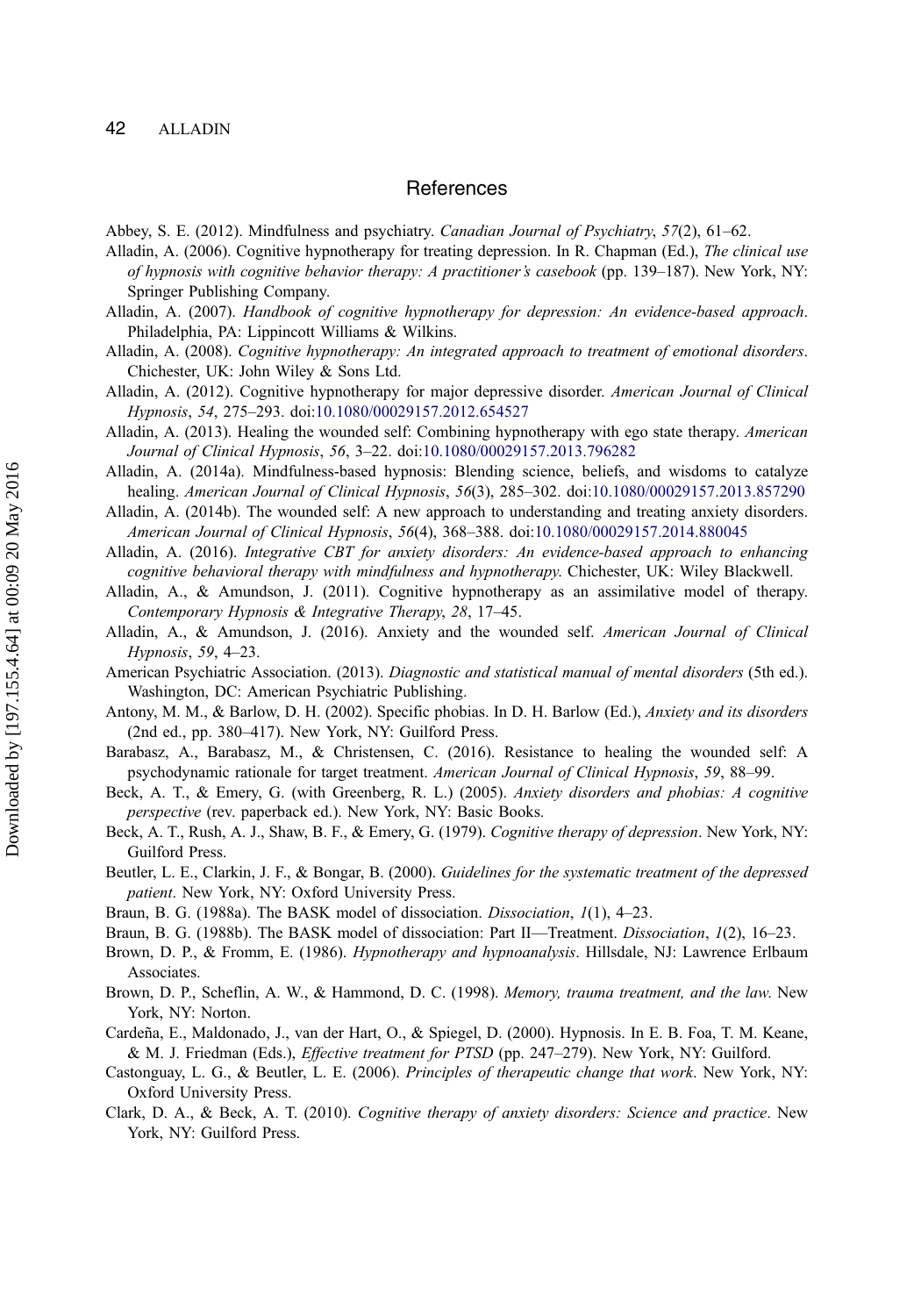- <span id="page-20-0"></span>Craigie, M. A., Rees, C. S., & Marsh, A. (2008). Mindfulness‐based cognitive therapy for generalized anxiety disorder: A preliminary evaluation. Behavioral and Cognitive Psychotherapy, 36, 553–568. doi:[10.1017/S135246580800458X](http://dx.doi.org/10.1017/S135246580800458X)
- Daitch, C. (2007). Affect regulation toolbox: Practical and effective hypnotic interventions for over-reactive client. New York, NY: W.W. Norton & Company.
- Daitch, C. (2011). Anxiety disorders: The go-to guide for clients and therapists. New York, NY: W.W. Norton & Company.
- DeAngelis, T. (2012). A second life for practice? Monitor on Psychology, 43(3), 48.
- Deiker, T., & Pollock, D. (1975). Integration of hypnotic and systematic desensitization techniques in the treatment of phobias: A case report. American Journal of Clinical Hypnosis, 17, 170–174.
- Dobson, D., & Dobson, K. S. (2009). Evidence-based practice of cognitive-behavioral therapy. New York, NY: Guilford.
- Dudley, R., Kuyken, W., & Padesky, C. A. (2011). Disorder specific and trans-diagnostic case conceptualization. Clinical Psychological Review, 31(2), 213–224. doi[:10.1016/j.cpr.2010.07.005](http://dx.doi.org/10.1016/j.cpr.2010.07.005)
- Ewin, D. M., & Eimer, B. N. (2006). Ideomotor signals for rapid hypnoanalysis: A how-to manual. Springfield, IL: Charles C. Thomas.
- Follette, V. M., & Smith, A. A. A. (2005). Exposure therapy. In A. Freeman (Ed. in Chief), Encyclopedia of cognitive behavior therapy (pp. 185–188). New York, NY: Springer.
- Frederick, C., & McNeal, S. (1999). Inner strengths: Contemporary psychotherapy and hypnosis for egostrengthening. Mahwah, MJ: Lawrence Erlbaum Associates.
- Fredrickson, B. L. (2002). Positive emotions. In C. R. Snyder & S. J. Lopez (Eds.), *Handbook of positive* psychology (pp. 120–134). New York, NY: Oxford University Press.
- Gabbard, G. O., & Bennett, T. J. (2006). Psychoanalytic and psychodynamic psychotherapy for depression and dysthymia. In D. J. Stein, D. J. Kupfer, & A. F. Schatzberg (Eds.), Textbook of mood disorders (pp. 389–405). Washington, DC: American Psychiatric Publishing.
- Glick, B. (1970). Conditioning therapy with phobic patients: Success and failure. American Journal of Psychotherapy, 24, 92–101.
- Gold, J. R., & Stricker, G. (2006). Introduction: An overview of psychotherapy integration. In G. Stricker & J. Gold (Eds.), A casebook of psychotherapy integration (pp. 3–16). Washington, DC: American Psychological Association.
- Golden, W. L. (1994). Cognitive-behavioral hypnotherapy for anxiety disorders. *Journal of Cognitive* Psychotherapy: An International Quarterly, 8, 265–274.
- Golden, W. L. (2012). Cognitive hypnotherapy for anxiety disorders. American Journal of Clinical Hypnosis, 54, 263–274. doi:[10.1080/00029157.2011.650333](http://dx.doi.org/10.1080/00029157.2011.650333)
- Greenberg, L., Rice, L., & Elliott, R. (1993). Facilitating emotional change: The moment-by-moment process. New York, NY: Guilford Press.
- Greeson, J., & Brantley, J. (2009). Mindfulness and anxiety disorders: Developing a wise relationship with the inner experience of fear. In F. Didonna (Ed.), Clinical handbook of mindfulness (pp. 171–188). New York, NY: Springer.
- Hammond, D. C. (1990). Hypnotic suggestions and metaphors (pp. 109–151). New York, NY: W.W. Norton & Company.
- Hartland, J. (1971). Medical and dental hypnosis and its clinical applications (2nd ed.). London, UK: Bailliere Tindall.
- Hayes, S. C., Strosahl, K. D., & Wilson, K. G. (1999). Acceptance and commitment therapy: An experiential approach to behavior change. New York, NY: Guilford Press.
- Herbert, J. D., & Forman, E. M. (2014). Mindfulness and acceptance techniques. In S. G. Hofmann & D. J. A. Dozois (Eds.), The Wiley‐Blackwell handbook of cognitive behavioral therapy (pp. 131–156). Hoboken, NJ: Wiley‐Blackwell.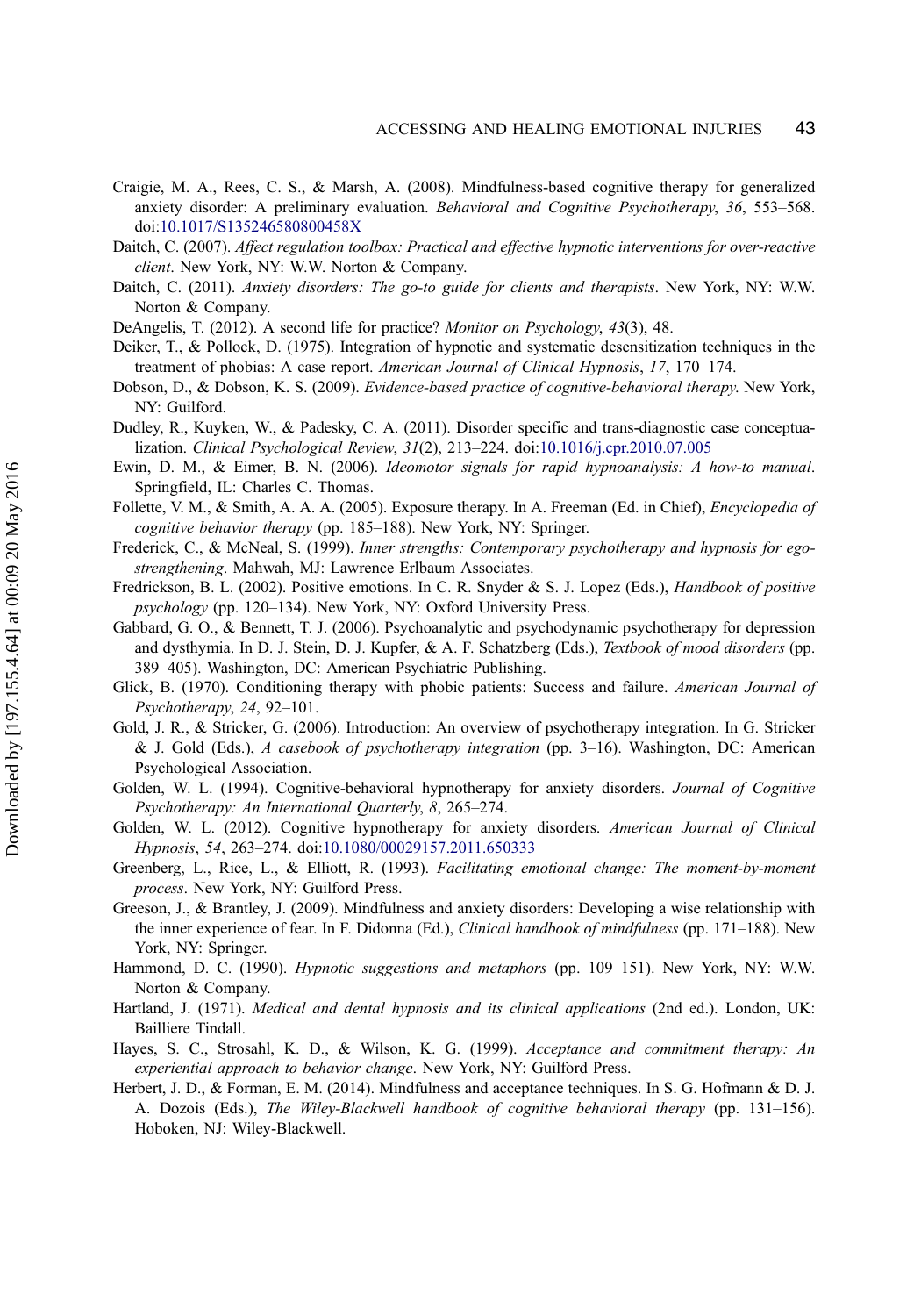- <span id="page-21-0"></span>Hofmann, S. G., Sawyer, A. T., Witt, A. A., & Oh, D. (2010). The effect of mindfulness-based therapy on anxiety and depression: A meta-analytic review. Journal of Consulting and Clinical Psychology, 78, 169–183. doi[:10.1037/a0018555](http://dx.doi.org/10.1037/a0018555)
- Hofmann, S. G., & Smits, J. A. J. (2008). Cognitive behavioral therapy for adult anxiety disorders: A metaanalysis of randomized placebo-controlled trials. Journal of Clinical Psychiatry, 43, 634–641.
- Hunter, C.R., & Eimer, B.N. (2012). The art of hypnotic regression therapy: A clinical guide. Wales, UK: Crown Publishers.
- Iglesias, A., & Iglesias, A. (2013). I-95 Phobia treated with hypnotic systematic desensitization: A case report. American Journal of Clinical Hypnosis, 56(2), 143–151. doi:[10.1080/00029157.2013.785930](http://dx.doi.org/10.1080/00029157.2013.785930)
- Isen, A. M. (1999). On the relationship between affect and creative problem solving. In S. W. Russ (Ed.), Affect, creative experience, and psychological adjustment (pp. 3–17). Philadelphia, PA: Brunner/Mazel.
- Kabat-Zinn, J. (1990). Full catastrophe living: Using the wisdom of your body and mind to face stress, pain, and illness. New York, NY: Dell.
- Kabat-Zinn, J. (2013). Full catastrophe living: Using the wisdom of your body and mind to face stress, pain, and illness (revised and updated edition). New York, NY: Bantham.
- Kashdan, T. B., Uswatte, G., & Julian, T. (2006). Gratitude and hedonic and eudaimonic well‐being in Vietnam War veterans. Behaviour Research and Therapy, 44, 177–199. doi[:10.1016/j.brat.2005.01.005](http://dx.doi.org/10.1016/j.brat.2005.01.005)
- Kluft, R. P. (2016). The wounded self in trauma treatment. American Journal of Clinical Hypnosis, 59, 69–87.
- Kocovski, N. L., Fleming, J. E., & Rector, N. A. (2009). Mindfulness and acceptance based group therapy for social anxiety disorder: An open trial. Cognitive Behavioral Practice, 16(3), 276–289. doi:[10.1016/j.](http://dx.doi.org/10.1016/j.cbpra.2008.12.004) [cbpra.2008.12.004](http://dx.doi.org/10.1016/j.cbpra.2008.12.004)
- Lankton, S. R. (2008). Tools of intention: Strategies that inspire change. Phoenix, AZ: Author.
- Lazarus, A. A. (1976). Multimodal behavior therapy. New York, NY: Springer.
- Lynn, S. J., & Cardeña, E. (2007). Hypnosis and the treatment of posttraumatic conditions: An evidencebased approach. International Journal of Clinical and Experimental Hypnosis, 55, 167–188. doi:[10.1080/00207140601177905](http://dx.doi.org/10.1080/00207140601177905)
- Lynn, S. J., & Kirsch, I. (2006). Essentials of clinical hypnosis: An evidence-based approach. Washington, DC: American Psychological Association.
- McCraty, R., Atkinson, M., Tomasino, D., & Bradley, R. T. (2009). The coherent heart: Heart–brain interactions, psychophysiological coherence, and the emergence of system-wide order. Integral Review, 5, 10–114.
- McCraty, R., & Tomasino, D. (2006). Emotional stress, positive emotions, and psychophysiological coherence. In B. B. Arnetz & R. Ekman (Eds.), Stress in health and disease (pp. 360–383). Weinheim, Germany: Wiley VCH.
- McCullough, M. E., Emmons, R. A., & Tsang, J.-A. (2002). The grateful disposition: A conceptual and empirical topography. Journal of Personality and Social Psychology, 82(1), 112-127. doi:[10.1037/](http://dx.doi.org/10.1037/0022-3514.82.1.112) [0022-3514.82.1.112](http://dx.doi.org/10.1037/0022-3514.82.1.112)
- Moore, R. (1990). Dental fear: Relevant clinical methods of treatment. Tandlaegebladet, 94, 58–60.
- Nichol, M. P., & Schwartz, R. C. (2008). Family therapy: Concepts and methods (8th ed.). New York, NY: Pearson Education.
- Norcross, J. C. (2002). Psychotherapy relationships that work: Therapist contributions and responsiveness to patient needs. New York, NY: Oxford University Press.
- Orsillo, S. M., & Roemer, L. (2011). The mindful way through anxiety: Break free from chronic worry and reclaim your life. New York, NY: Guilford.
- Perls, F. S., Hefferline, R., & Goodman, P. (1951). Gestalt therapy. New York, NY: Dell.
- Roemer, L., & Borkovec, T. D. (1994). Effects of suppressing thoughts about emotional material. Journal of Abnormal Psychology, 103(3), 467–474. doi[:10.1037/0021-843X.103.3.467](http://dx.doi.org/10.1037/0021-843X.103.3.467)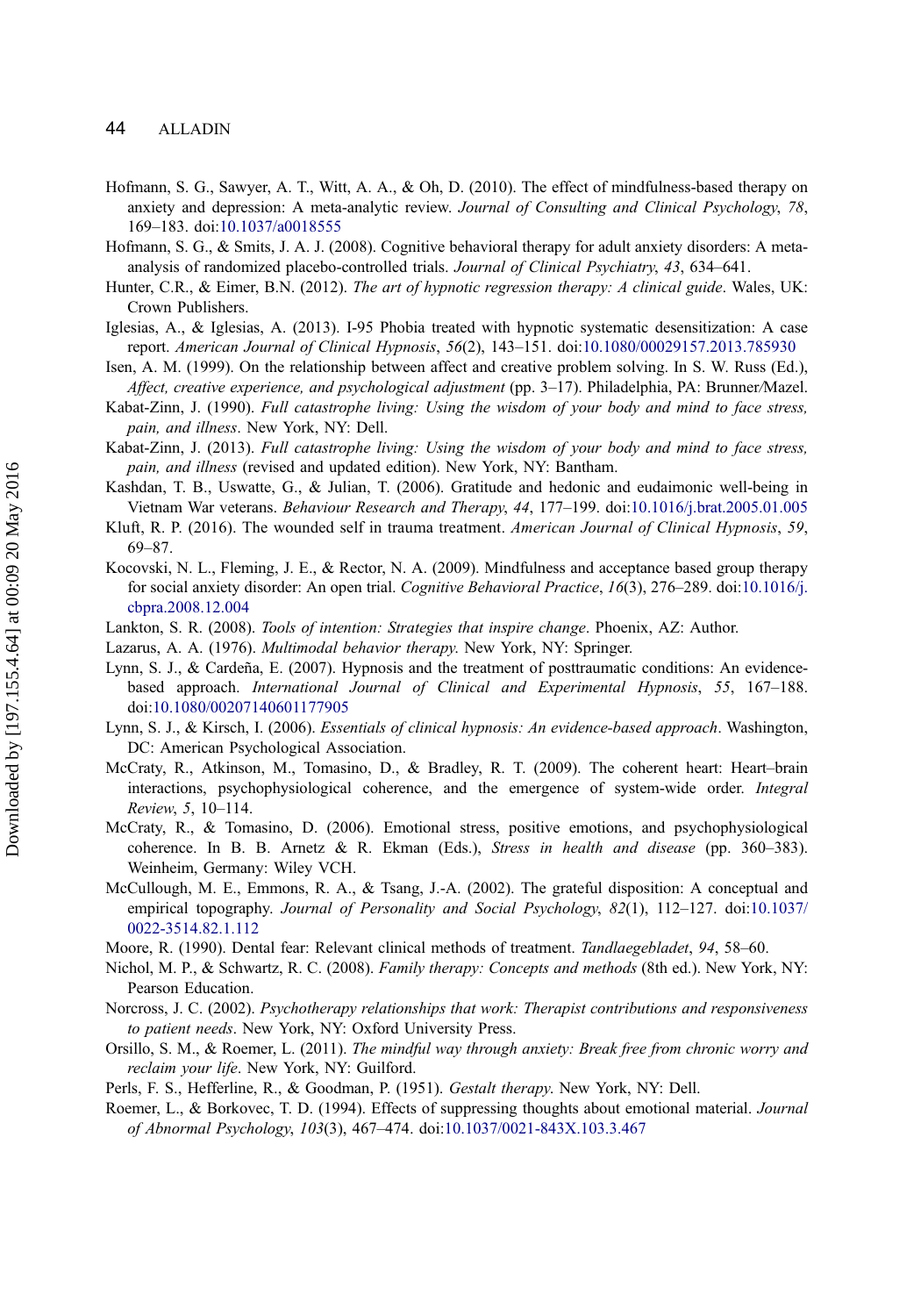- <span id="page-22-0"></span>Roemer, L., Erisman, S. M., & Orsillo, S. M. (2008). Mindfulness and acceptance-based treatments for anxiety disorders. In M. M. Antony & M. B. Stein (Eds.), Oxford handbook of anxiety and related disorders (pp. 476–487). Oxford, UK: Oxford University Press.
- Roemer, L., & Orsillo, S. M. (2007). An open trial of an acceptance-based behaviour therapy for generalized anxiety disorder. Behavior Therapy, 38, 72–85. doi:[10.1016/j.beth.2006.04.004](http://dx.doi.org/10.1016/j.beth.2006.04.004)
- Roemer, L., & Orsillo, S. M. (2013). Mindfulness and acceptance-based behavioral treatment of anxiety. In C. K. Germer, R. D. Siegel, & P. R. Fulton (Eds), Mindfulness and psychotherapy (2nd ed., pp. 167– 183). New York, NY: Guilford Press.
- Roemer, L., Williston, S. K., Eustis, E. H. & Orsillo, S. M. (2013). Mindfulness and acceptance‐based behavioral therapies for anxiety disorders. Current Psychiatry Reports, 15, 1-10. doi[:10.1007/s11920](http://dx.doi.org/10.1007/s11920%2010013%20100410%20103)-013‐[0410](http://dx.doi.org/10.1007/s11920%2010013%20100410%20103)‐3.
- Rossi, E., & Cheek, D. (1988). Mind‐body therapy: Methods of ideodynamic healing in hypnosis. NewYork, NY: Norton.
- Sauer-Zavala, S., Boswell, J. F., Gallagher, M. W., Bentley, K. H., Ametaj, A., & Barlow, D. H. (2012). The role of negative affectivity and negative reactivity to emotions in predicting outcomes in the unified protocol for the transdiagnostic treatment of emotional disorders. Behavior Research and Therapy, 50(9), 551–557.
- Segal, Z. V., Williams, J. M. G., & Teasdale, J. D. (2002). Mindfulness-based cognitive therapy for depression: A new approach to preventing relapse. New York, NY: Guilford Press.
- Segal, Z. V., Williams, J. M. G., & Teasdale, J. D. (2012). Mindfulness-based cognitive therapy for depression (2nd ed.). New York, NY: Guilford Press.
- Shapiro, F. (1995). Eye movement desensitization and reprocessing: Basic principles, protocols, and procedures. New York, NY: Guilford.
- Spence, D. P. (1982). Narrative truth and historical truth: Meaning and interpretation in psychoanalysis. New York, NY: W.W. Norton.
- Spiegel, D. (1981). Vietnam grief work using hypnosis. American Journal of Clinical Hypnosis, 24, 33–40. doi:[10.1080/00029157.1981.10403281](http://dx.doi.org/10.1080/00029157.1981.10403281)
- Spiegel, E. B. (2016a). Attachment-focused hypnosis in psychotherapy for complex trauma: Attunement, representation, and mentalization. International Journal of Clinical and Experimental Hypnosis, 64(1), 45–74. doi[:10.1080/00207144.2015.1099402](http://dx.doi.org/10.1080/00207144.2015.1099402)
- Spiegel, E. B. (2016b). Attachment-focused psychotherapy and the wounded self. American Journal of Clinical Hypnosis, 59, 47–68.
- Surman, O. (1979). Postnoxious desensitization: Some clinical notes on the combined use of hypnosis and systematic desensitization. American Journal of Clinical Hypnosis, 22, 54–60. doi:[10.1080/](http://dx.doi.org/10.1080/00029157.1979.10404003) [00029157.1979.10404003](http://dx.doi.org/10.1080/00029157.1979.10404003)
- Tang, Y.-Y., & Posner, M. I. (2013). Tools of the trade: Theory and method in mindfulness neuroscience. SCAN, 8, 118–120.
- Teper, R., Segal, Z., & Inzhicht, M. (2013). Inside the mindful mind: How mindfulness enhances emotion regulation through improvements in executive control. Current Directions in Psychological Science, 22 (6), 449–454. doi:[10.1177/0963721413495869](http://dx.doi.org/10.1177/0963721413495869)
- Twenge, J. M., & Campbell, W. K. (2009). The narcissism epidemic: Living in the age of entitlement. New York, NY: Free Press.
- Vøllestad, J., Nielsen, M. B., & Nielsen, G. H. (2012). Mindfulness- and acceptance-based interventions for anxiety disorders: A systematic review and meta-analysis. British Journal of Clinical Psychology, 51, 239–260. doi[:10.1111/bjc.2012.51.issue-3](http://dx.doi.org/10.1111/bjc.2012.51.issue-3)
- Watkins, J. G. (1971). The affect bridge: A hypnoanalytic technique. International Journal of Clinical and Experimental Hypnosis, 19, 21–27. doi[:10.1080/00207147108407148](http://dx.doi.org/10.1080/00207147108407148)
- Watkins, J. G., & Barabasz, A. F. (2008). Advanced hypnotherapy: Hypnodynamic techniques. New York, NY: Routledge.